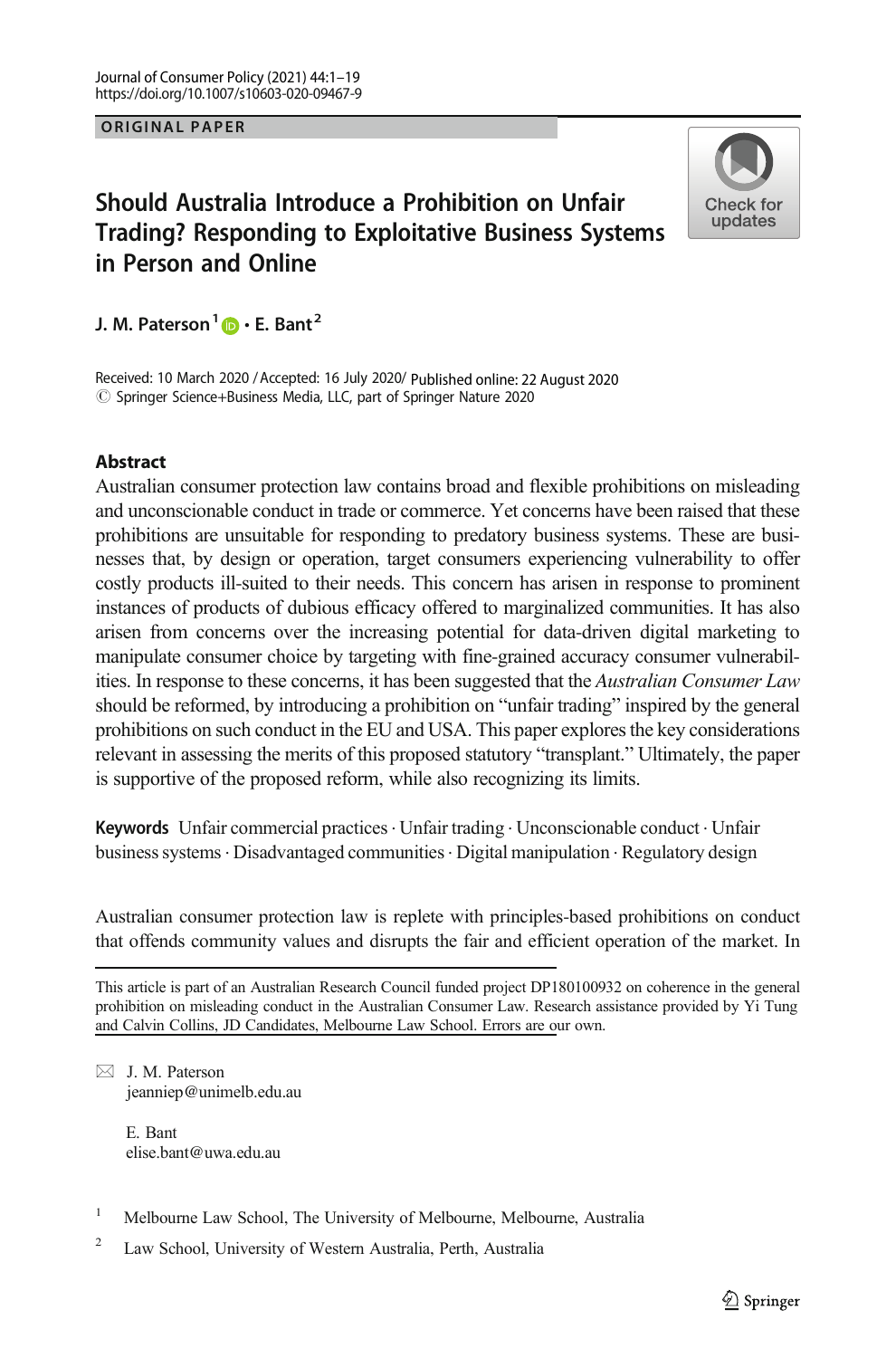particular, the key statutory regime, the Australian Consumer Law (ACL), contains opentextured prohibitions on misleading and unconscionable conduct in "trade or commerce" (ACL, Section 18 and Sections 21 and 22), as well as regulatory powers to respond to unfair contract terms (ACL, Parts 2–3). These prohibitions are accompanied by a swathe of specific rules governing particular kinds of conduct thought to be prejudicial to consumers. It has nonetheless been suggested that the ACL should be amended to introduce a prohibition on "unfair trading" based on the general prohibitions in the European Union's Directive on Unfair Commercial Practices (Directive 2005/29/EC) Article 5 or the United States' Federal Trade Commission Act [1914](#page-18-0) Section 45 (CAANZ [2017](#page-16-0), pp. 91, 96; ACCC [2019](#page-15-0), p. 26). The suggestion for reform arises from concerns that the existing prohibition on unconscionable conduct has proven incapable of responding to business systems that target consumers who are experiencing vulnerability with costly products unsuitable for their needs, as opposed to responding to individual instances of transactional advantage-taking (Paterson and Brody [2015](#page-16-0)). Interest in a prohibition on unfair trading has also been prompted by concerns that the current regime may not provide an adequate response to the potential for new data collection practices and predictive analytics informing digital marketing strategies to manipulate and distort consumer choice (ACCC [2019](#page-15-0), p. 26).

We are generally supportive of the proposal to introduce a prohibition on unfair trading in Australian consumer law. In principle, we think that a prohibition on unfair trading may resonate better with the modern realities of business systems or practices that are predatory by reason of their very design or operation than the prohibition on unconscionable conduct. Despite repeated statutory reform, the statutory prohibition on unconscionable conduct has, in our opinion, struggled to free itself from its equitable origins. In this regard, the transplant may prompt courts to address conduct harmful to consumers that is not captured by the existing regime. We also consider it is important not to overestimate the capacity of any new prohibition to resolve all of the problems prompting its adoption. Transplants rarely develop precisely in the way utilized in the origin regime or even necessarily as expected in the new regime (Teubner [1998](#page-17-0)). Moreover, our observation is that neither of the proposed models for reform has been used squarely to address the problems with which we are concerned. Partly this is because the prohibitions on unfair trading in the Europian Union Directive (EU Directive) and United States (US) Federal Trade Commission Act are, like the existing prohibition on unconscionable conduct in the  $ACL$ , "safety net" provisions that respond to harmful conduct not addressed by more specific rules (see also Paterson and Brody [2015](#page-16-0)). In addition, the concerns over the impact of digital technologies driving the call for reform are relatively recent ones that many jurisdictions are only beginning to address, Australia notably lagging behind the EU in this regard. Nonetheless, we consider that a coordinated and careful reform process has potential to develop proactive and useful responses to the issues of concern.

In this article, we explore the considerations relevant to the proposal that Australia adopt a prohibition on unfair trading. While this analysis has considerable obvious relevance to Australia, its observations on the transplant of parts of a consumer protection regime to a new jurisdiction, will be of interest beyond this specific test case. It is likely that many jurisdictions will increasingly be confronted with business systems that are unfair in the sense we discuss in this article, particularly given the opportunities for the manipulation of consumer vulnerabilities enabled by new digital technologies.

We begin by briefly considering the role of transplants in consumer protection law, noting that the ACL contains many provisions that have been "transplanted" from afar. We then turn to the existing Australian prohibition on unconscionable conduct. We address the limitations on the operation of that prohibition in responding to harmful business systems that have led to renewed calls for reform, noting in particular uncertainty about the standard used to assess a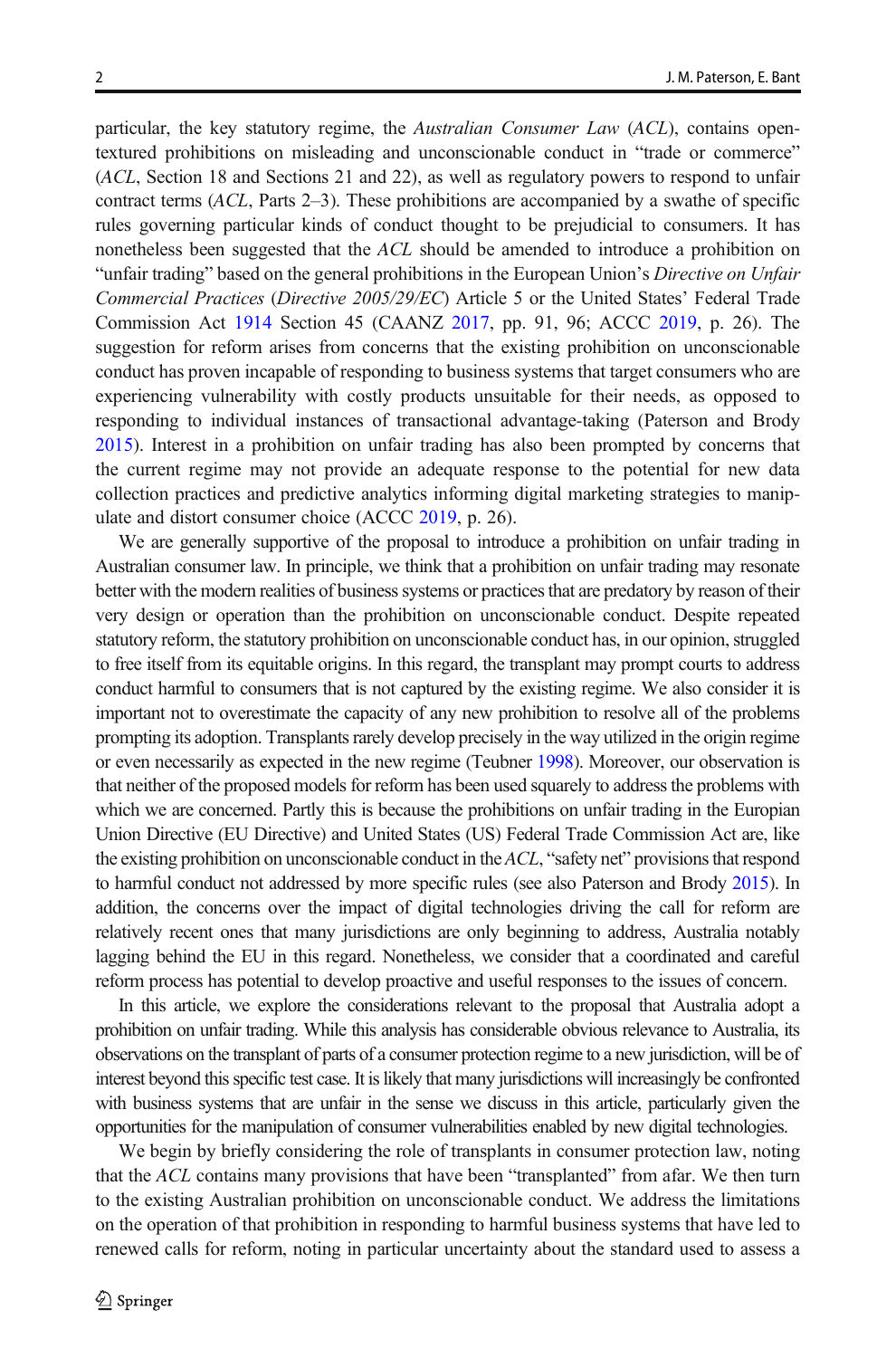contravention and the issues with the evidence and case theory presented by regulators. We note the continued uncertainty about the meaning of unconscionable conduct and suggest that, in that light, a prohibition on unfair trading may be more effective. We then turn to the two proposed models for reform from the EU and US and consider their potential for addressing business systems that are, by their very design or method of operation, exploitive. Finally, we consider the potential for data-driven applications of digital marketing to target consumer vulnerabilities and manipulate consumer choice, as raised by the Australian Competition and Consumer Commission (ACCC) in its Digital Platforms Inquiry Report of 2019.

#### Transplants in Australian Consumer Law

The suggestion to introduce an unfair trading prohibition in Australia envisages transplanting a statutory prohibition from either the EU or the USA. Borrowing consumer protection provisions from another jurisdiction is not a new phenomenon in Australian law. The key prohibitions in the ACL on misleading and unconscionable conduct were influenced, respectively, by Section 5 of the US Federal Trade Commission Act and Section 2-302 of the Uniform Commercial Code 1952 (Queensland University of Technology [2016](#page-17-0) [2.2]; Duggan [1996,](#page-16-0) p. 995). The Australian regime rendering void unfair terms in standard form consumer contracts (ACL Parts 2–3) is closely modelled on the EU Directive on Unfair Terms in Consumer Contracts (Council Directive 93/13, 1993 OJ L95/29), with some adaptions to fit local conditions (Paterson [2009](#page-16-0)). The consumer guarantee regime, replacing implied terms of fitness and quality, was borrowed from New Zealand (Paterson [2011](#page-16-0)).

There are different views about how the efficacy of a law transplanted from one jurisdiction to another should be assessed (e.g., Graziadei [2006;](#page-16-0) Legrand [1997](#page-16-0)). Teubner and Chen-Wishart make the point that the issue is not most usefully framed in terms of a binary opposition between an effective and a rejected reception (Teubner [1998](#page-17-0), p. 12; Chen-Wishart [2013,](#page-15-0) p. 3). In most cases, the key question is not whether the transplanted law "works" but the ways in which the transplant is transformed by and adapted to local conditions. Teubner famously described this process in terms of "irritants." The introduction of a foreign law will trigger changes within the jurisdiction into which it is received as well as itself being reconstructed by the operation of that new legal environment. This means the new law will, of necessarily, operate differently from the jurisdiction from which it came (Teubner [1998](#page-17-0), p. 13). The effect of the transplanted law will therefore depend very much on the context into which it arrives and its effects must be studied on a case-by-case basis (Chen-Wishart [2013](#page-15-0), p. 3).

Often these issues are explored in connection with transfers between civilian and common law jurisdictions (cf., Himsworth [2019\)](#page-16-0) and, in the case of common law jurisdictions, on judge-made as opposed to statutory law (also Hill [2020;](#page-16-0) Giliker [2017\)](#page-16-0). Nonetheless, the same insights seem likely to apply to the transplant of statutory schemes. Statute operates within the context of a number of influential legal factors, including the surrounding statutory landscape, judge-made law, and judicial approaches to interpretation, which will strongly influence the reception of the regime (Paterson et al. [2019](#page-16-0)). Where, as in the case of consumer protection law, the transplant is targeted at addressing particular consumer harms, the common experience of that harm across jurisdictions might be sufficient to ensure the relatively smooth reception of the transplant. For example, similar kinds of terms have been challenged under unfair contract term regimes in the EU Directive on Unfair Contract Terms and Parts 2-3 of the ACL (Paterson [2019a](#page-17-0)).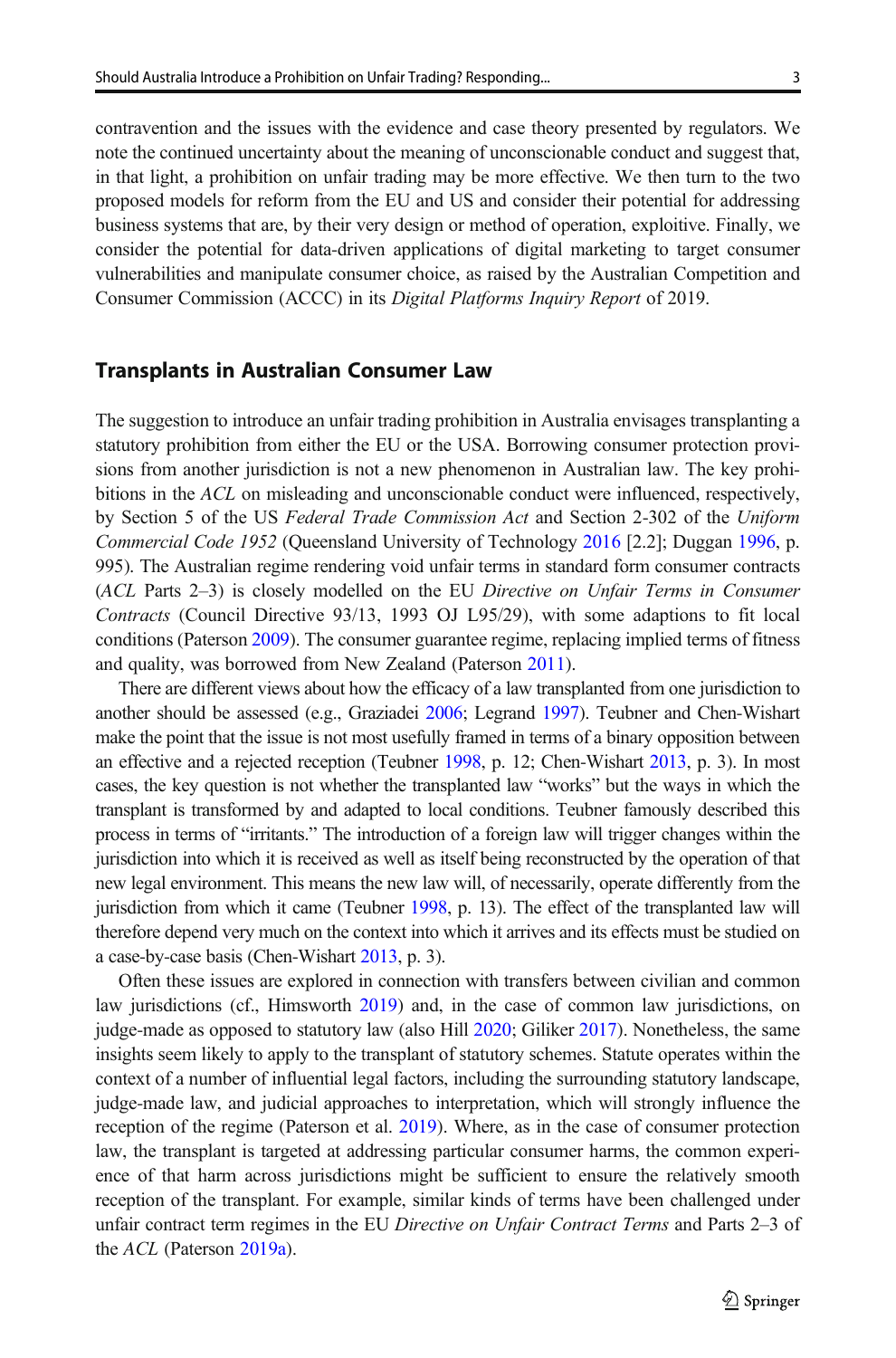Yet equally, the approach to transplants made to address consumer protection concerns across jurisdictions must necessarily be influenced by national attitudes towards the degree to which market interactions should be regulated and the kinds of consumer attributes that should be protected by the law. In the case of the proposal to adopt a prohibition on unfair trading in Australian consumer protection law, we may see both kinds of forces at play. The purpose stems from a response to particularly local circumstances and also to the influence exercised by digital platforms that transcends national boundaries. The operation of legal transplants will also be influenced by the extent to which the concepts deployed by the new provisions already have a meaning within the receiving body of law. In the case of Australia, the reasons for adopting a prohibition on unfair trading comes close to a deliberate use of Teubner's concept of an irritant (Teubner [1998](#page-17-0)). At the least, it may serve to prompt Australian courts to go beyond existing approaches in responding to systemically predatory business models and the growing influence of manipulative methods of online digital marketing.

# The Existing Prohibition on Unconscionable Conduct in the Australian Consumer Law

Prohibitions on unconscionable conduct have been part of the Australian consumer protection regime since 1986 and have been subject to reform ever since. There are now two sets of provisions that address unconscionable conduct in the ACL (Sharpe [2018](#page-17-0); Paterson [2019b](#page-17-0), Chapter 4). The precursor to Section 20 was introduced in 1992 to prohibit unconscionable conduct "within the meaning of the unwritten law." The prohibition provides access to statutory remedies in response to conduct that contravenes equitable doctrines based on unconscionability, primarily the wrong of unconscionable dealing. The key element of this equitable wrong is that a defendant takes unconscionable advantage of a plaintiff's circumstances of special disadvantage (*Thorne v Kennedy* [2017](#page-18-0)). Section 20 does not apply where Section 21 is applicable, and so its scope is now very limited, $<sup>1</sup>$  although as we shall see the influence of the equitable concept of</sup> unconscionable dealing remain strong in interpreting Section 21.

Section 21 of the ACL contains a broader prohibition, with which this article is chiefly concerned. In its current form, Section 21 prohibits conduct "in trade or commerce," that is, "in all the circumstances," "unconscionable."<sup>2</sup> In 2012, Section 21 was amended to introduce a set of interpretative principles to guide courts in their application of the prohibition. These interpretative principles have confirmed that this statutory prohibition on unconscionable conduct is not confined by the doctrine of unconscionable dealing developed in equity  $(ACL, Section 21(4)(a))$ . Importantly, the principles also confirm that the "section is capable" of applying to a system of conduct or pattern of behaviour, whether or not a particular individual is identified as having been disadvantaged by the conduct or behaviour" (ACL, Section  $21(4)(b)$ .<sup>3</sup> Section 21 is augmented by Section 22, which contains a list of factors to which the court may have regard in deciding if conduct is unconscionable contrary to the

<sup>&</sup>lt;sup>1</sup> Until 2018, the protection in Section 21 did not apply a listed public company, and hence, Section 20 was applicable in this context. This restriction on the scope of Section 21 was removed by the *Treasury Laws* Amendment (Australian Consumer Law Review) Act 2018.

An equivalent prohibition applying to financial services exists in the Australian Securities and Investment *Commission Act 2009* (Cth) Section 12CB.<br><sup>3</sup> Both of these principles had also been recognized in earlier decisions of the courts (Australian Securities and

Investments Commission v National Exchange Pty Ltd [\(2005](#page-18-0)) (National Exchange), p. 140 [30]).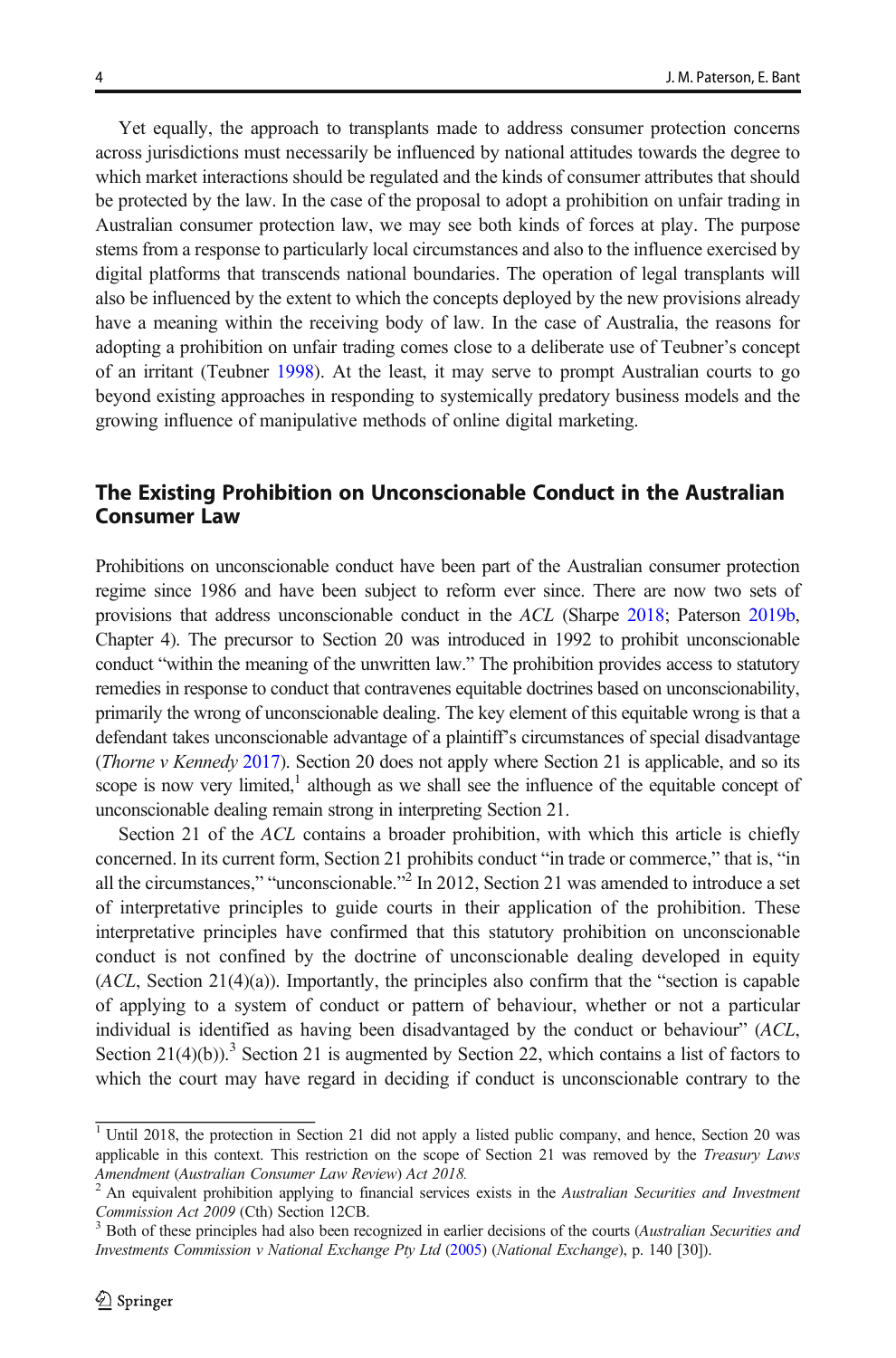statute. This is required because, while clearly intended to be distinct from the equitable doctrine of unconscionable dealing, the standard of behaviour prohibited by Section 21 is undefined. The factors are not a checklist for establishing unconscionable conduct (National Exchange (2005) [40]). The factors contain a mix of substantive and procedural considerations consistent with what has been termed the "sliding scale" of unconscionability where the Court weighs up the combined effect of all of the factors of the case (Lonegrass [2012-2013\)](#page-16-0).

Despite this history of reform, the Consumer Affairs Australia and New Zealand Review of the ACL in 2017 (CAANZ [2017,](#page-16-0) p. 96) and before that the Productivity Commission in 2008 (Productivity Commission [2008](#page-17-0) [7.2]) raised the possibility of introducing a prohibition on unfair trading in the ACL to respond to "market-wide or systemic 'predatory' practices." The case for reform has been given a new impetus by concerns over a number of recent cases in which Australian courts dismissed the regulators' arguments that a business system was unconscionable in preying upon disadvantaged communities (e.g., Unique International College Pty Ltd v Australian Competition and Consumer Commission ([2018](#page-18-0)) (Unique College); Australian Securities and Investments Commission v Kobelt ([2019](#page-18-0)) (Kobelt). As a consequence, the proposal has attracted the support of some members of the judiciary and consumer advocates (e.g., *Kobelt* [2019](#page-15-0) [311]; Butler 2019; Brody and Temple [2016\)](#page-15-0). Additionally, the ACCC's far reaching Digital Platform Inquiry Report recommended considering the introduction of an unfair trading prohibition as part of a suite of reforms to provide better protection to consumers in data-driven markets (ACCC [2019](#page-15-0), p. 26). The concerns about the adequacy of the prohibition on unconscionable conduct in these contexts arise primarily from uncertainty about its meaning and its adequacy for addressing systematic misconduct.

### The Standard for Assessing Unconscionable Conduct

The meaning and operation of the prohibition in Section 21 of the ACL have always been contentious (Duggan [1991;](#page-16-0) Bathurst [2020](#page-15-0)). The quest to identify the guiding principles for assessing conduct that offends the statutory prohibition remains ongoing, with different views on the proper standard being expressed in the courts. One kind of "holistic" approach sees the statutory prohibition on unconscionable conduct as expressing a general condemnation of "sharp practice" contrary to community norms without placing undue weight on any particular linguistic descriptor (see, e.g., Paciocco v Australia and New Zealand Banking Group Ltd [2015](#page-18-0) at 274 [296], cited with approval in *Kobelt* [\(2019\)](#page-17-0) [14]). Thus, the prohibition on unconscionable conduct is treated as capable of sanctioning conduct that may be described as unfair, unjust, or lacking in good faith notwithstanding their different linguistic forms (see, e.g., Kobelt ([2019](#page-18-0)) [311] (Edelman J)). If correct, this analysis would mean that there was little additional work to be done by a prohibition on unfair trading. Harmful conduct that might be caught by such a regime should equally be addressed by the existing prohibition on unconscionable conduct.

Another school of thought takes a more formalistic approach to the interpretation of the statutory prohibition. This approach operates from the premise that the use of different words to describe the standards of prohibited conduct within one statute or in related legislation requires that different meanings should to be given to each  $(Kobel (2019) [311])$  $(Kobel (2019) [311])$  $(Kobel (2019) [311])$ . Thus, some Australian courts have distinguished the standard of misconduct prohibited by unconscionable conduct from conduct that is unfair or unjust (Attorney-General (NSW) v World Best Holdings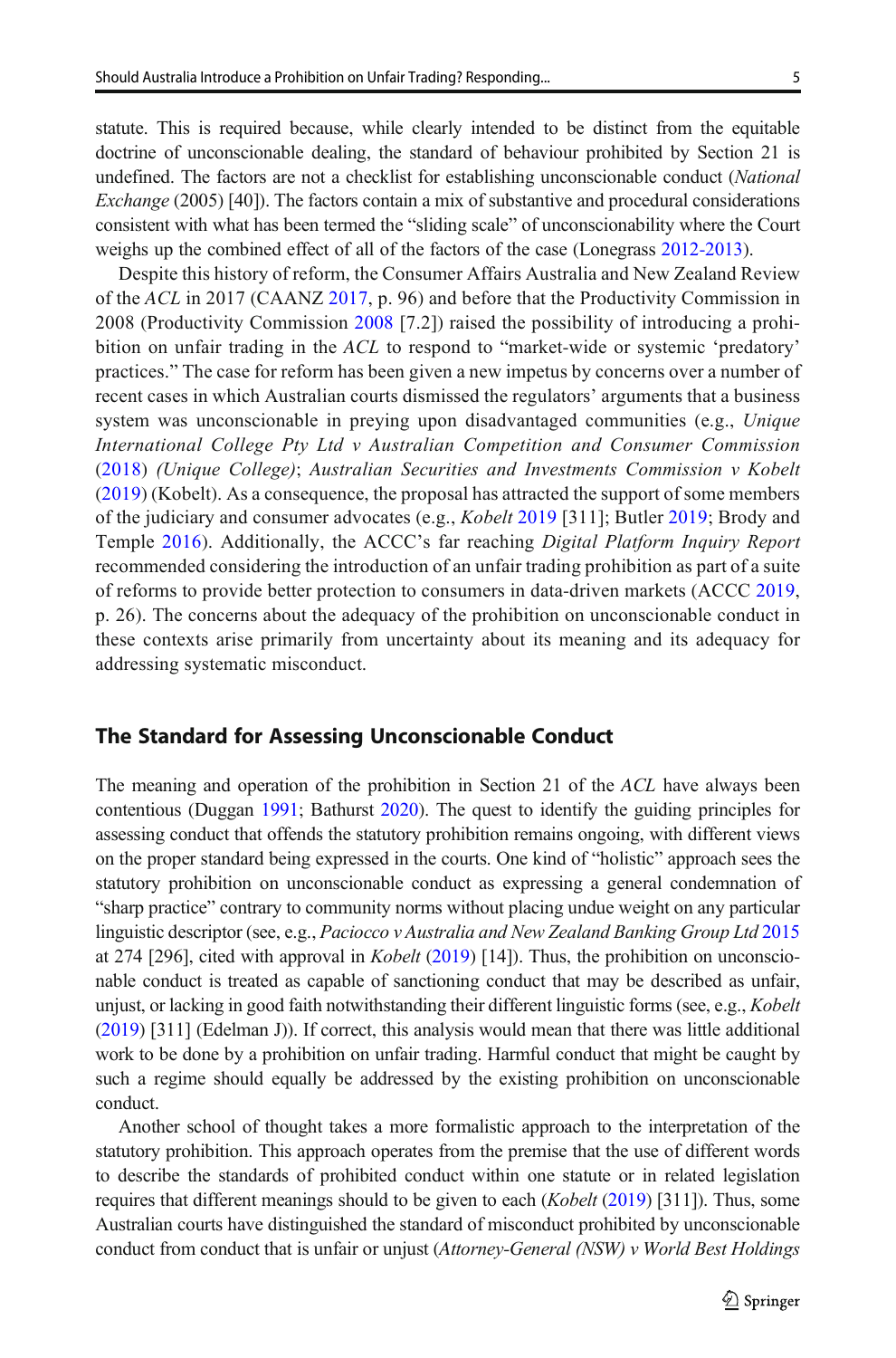Ltd [2005](#page-18-0), p. 583  $[121]$ ,<sup>4</sup> with unconscionable conduct demanding a higher standard of wrongdoing than conduct that is merely unfair.

Which of these two approaches should be preferred remains to be conclusively settled by Australian courts. But constant wavering in the courts between the two streams of thought has created uncertainty and supports suggestions for reform. The uncertainty around ACL Section 21 was starkly illustrated by the decision of the High Court of Australia in Kobelt ([2019](#page-18-0)), which although not squarely addressing the question of the proper interpretation of the Section 21 prohibition on unconscionable conduct, signals an undeniably restrictive operation of that regime.

Kobelt concerned an informal credit scheme known as "book-up" provided by Mr. Kobelt to the local Anangu community, the indigenous residents of the remote South Australian APY Lands, on which Mr. Kobelt operated a general store (for the factual background, see Australian Securities and Investments Commission v Kobelt  $(2016)$  $(2016)$  $(2016)$ . The relevant Anangu customers of Mr. Kobelt's book-up scheme were, and remain, extremely poor with very low financial literacy and little to no access to credit or vehicles outside of the small town of Mintabie, where Mr. Kobelt ran his business. His book-up scheme allowed Anangu customers to purchase goods and second-hand motor vehicles on credit at the store operated by Kobelt. In return, Kobelt required Anangu customers to provide him with their debit cards, PINs (personal identification numbers, a password), and details of their income. Kobelt used these details to withdraw the whole of the customers' money from their bank account on or around the day they were paid. Around half of the withdrawn amount was used to pay down the debt on the second-hand motor vehicles, while the balance was permitted to be used as credit for goods, cash advances, or money orders for other stores.

The credit charges for purchasing cars were not disclosed, and the credit provided was expensive.<sup>5</sup> It was shown that over 12- and 24-month periods, respectively, the minimum credit charge amounted to approximately 300% and 150% of the annual commercial interest rate for vendor finance on a vehicle, at rates of 43.4% and 22.4%, respectively. It did not appear that the customers were aware of the credit charges. These charges were in addition to the fees charged by Mr. Kobelt for purchase orders and cash advances, the book-down cost of goods and, in particular, fuel which customers were otherwise obliged to travel to Nobby's to purchase. The customers were not provided with information about the transactions or statements of account. The records of the arrangements were unintelligible and chaotic.<sup>6</sup>

At first instance, White J in the Federal Court held that the system was unconscionable (Australian Securities and Investments Commission v Kobelt [\(2016\)](#page-18-0)). The Full Federal Court<sup>7</sup> allowed an appeal by Mr. Kobelt (Kobelt v Australian Securities and Investments Commission ([2018](#page-18-0))). By a bare majority,<sup>8</sup> the High Court (*Kobelt* ([2019](#page-18-0))) dismissed an appeal from this decision to hold that Mr. Kobelt's conduct did not contravene the statutory prohibition on unconscionable conduct. In so doing, the majority drew heavily on the more restrictive

<sup>&</sup>lt;sup>4</sup> See also on this approach: *Director of Consumer Affairs Victoria v Scully* [\(2013\)](#page-18-0), p. 183 [48]; *Perpetual Trustee Company Ltd v Khoshaba* 2006; *Tonto Home Loans Australia Pty Ltd v Tavares* 2011.

 $5$  Mr. Kobelt was successfully prosecuted for breaches of Section 29(1) of the National Consumer Credit Protection Act [2009](#page-17-0) (Cth), which prohibits a person from engaging in a "credit activity" if they do not have a licence authorizing them to engage in that activity.

<sup>6</sup> Receipts from Mr. Kobelt's withdrawals would be stored in plastic bags until full, usually discarded after two to three months. Mr. Kobelt kept a diary in relation to book-up transactions, but its entries were difficult even for the Court's forensic accountant to understand: *Kobelt* [\(2019\)](#page-18-0), at [31]). <sup>7</sup> Besanko and Gilmour JJ and Wigney J.

<sup>&</sup>lt;sup>8</sup> Kiefel CJ and Bell J; Gageler J and Keane J agreeing; Nettle and Gordon JJ dissenting; Edelman J dissenting.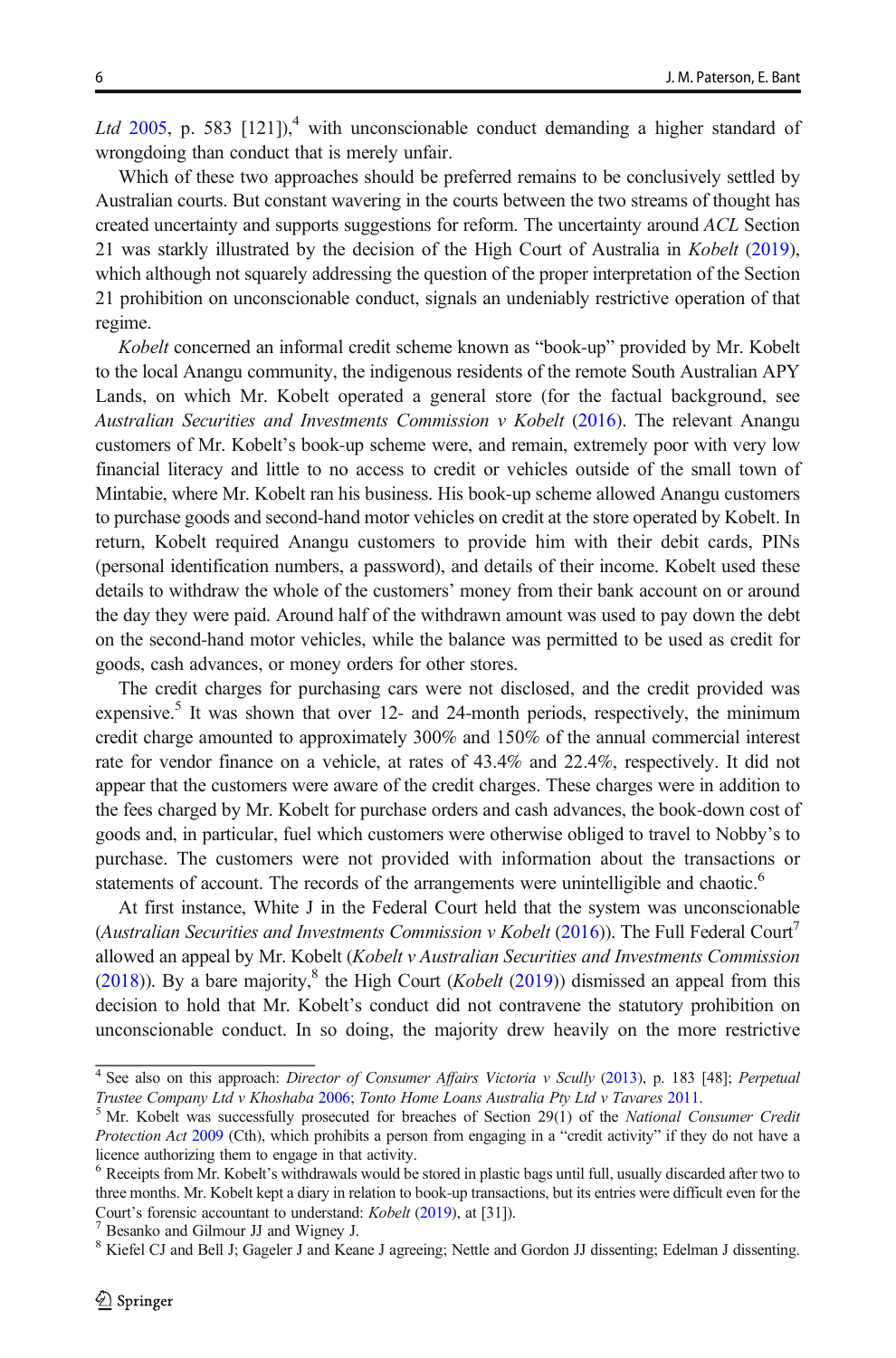equitable doctrine of unconscionable dealing to conceptualize the boundaries of unconscionable conduct under Section 21. The majority did not consider that Mr. Kobelt had taken unconscientious advantage of the disadvantaged situation of the Anangu people or their lack of education and financial literacy (*Kobelt v* ([2019](#page-18-0)) [77], [107]). The majority judges considered that the Anangu customers had a rudimentary but adequate understanding of the basic operation of Kobelt's book-up system (*Kobelt* [\(2019\)](#page-18-0) [78], [108], [129]). This meant there was an element of choice in their use of the system  $(Kobel (2019) [107], [109]–[110])$  $(Kobel (2019) [107], [109]–[110])$  $(Kobel (2019) [107], [109]–[110])$ . The system provided a benefit to Mr. Kobelt's Anangu customers in the form of a means to purchase motor vehicles, notwithstanding their low incomes and lack of assets with which to secure a  $\alpha$ loan (*Kobelt* ([2019](#page-18-0)) [64]–[65]).<sup>9</sup>

By contrast, the minority judges focused squarely on the inherently exploitative elements of the system operated by Mr. Kobelt (*Kobelt* ([2019](#page-18-0)) [259]), including the requirements that:

as security for relatively modest advances, the borrower hand over the right to receive the whole of the borrower's meagre monthly income, with not less than half of it to be applied in reduction of the loan; the borrower confer on the credit provider an untrammelled discretion as to how much, if any, of the other half should be made available to the borrower for the purchase of life's necessities; and the borrower be tied to purchasing all such necessities from the credit provider at the credit provider's prices, or else pay the credit provider for the privilege of a 'purchase order.'

For the minority, if the focus was on the business model itself and the way it had been implemented, it was irrelevant that some of Kobelt's Anangu customers may have understood the rudiments of the book-up system. The position of the customers was such that they could not exercise a genuine choice nor demand a superior alternative (Kobelt [\(2019](#page-18-0)) [240], [313]).

We have argued elsewhere that the approach of the minority is to be strongly preferred (Paterson et al. [2019](#page-16-0)). Indeed, we suggest that the single factor of the abysmal standard of Kobelt's financial "records" should have sufficed to show that his credit "system" was inherently unconscionable. The question raised by this case, when considered in the light of proposals to reform Australian consumer law by introducing a prohibition on unfair trading, is whether the result was attributable to the way in which the case was presented and argued, as opposed to limitations in the existing prohibition on unconscionable conduct. The challenge is to understand whether addressing this practice removes the need for reform.

# Does the Problem Lie in the Way the Cases Have Been Argued?

Australian courts, and indeed regulators, have at times struggled to conceptualize the character of the concern around controversial business systems (as opposed to odious individual action). These conceptual flaws have undermined a number of cases where the regulator has failed to establish unconscionable conduct in a "system of conduct or pattern of behaviour" (Unique College [\(2018\)](#page-18-0); Kobelt ([2019](#page-18-0)). We suggest that the repeated difficulty with developing a cogent, evidential "theory of the case" may reflect doctrinal confusion between different forms of "unconscionable" conduct. Under the traditional equitable doctrine of unconscionable

<sup>&</sup>lt;sup>9</sup> In addition, the majority considered that Mr. Kobelt's book-up system provided a response to the problems of "humbugging" and "demand sharing," in indigenous communities (Kobelt [\(2019\)](#page-18-0), [69]). See further Yates and Sharman ([2019](#page-17-0)).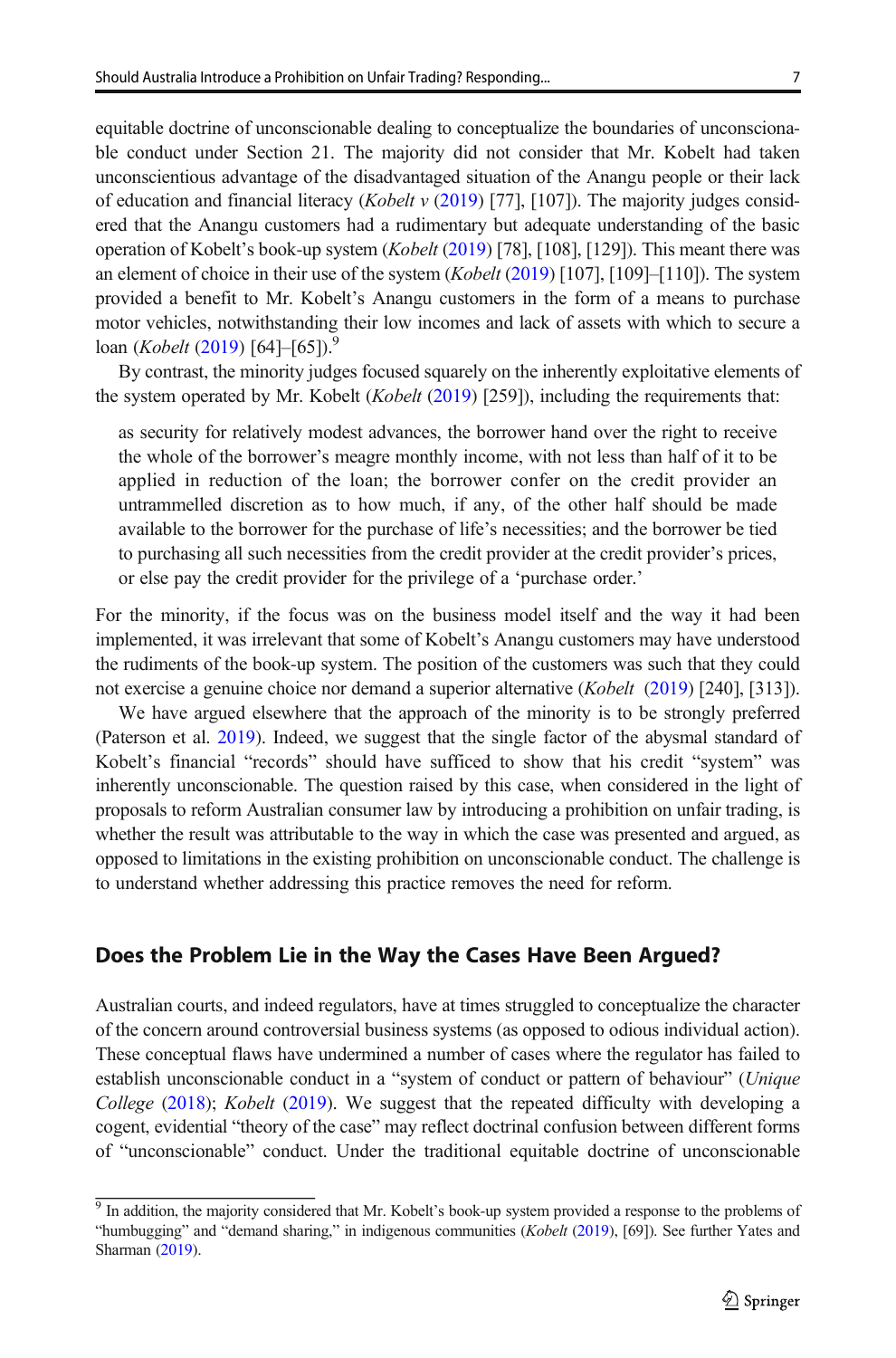dealing, the focus is on interpersonal transactions. The court will consider whether the plaintiff was at a special disadvantage which the defendant took advantage of or exploited (see, e.g., Australian Competition and Consumer Commission v Keshow [\(2005\)](#page-18-0)). Here, evidence adduced by the regulator will usually (and rightly) relate to the specific traits and circumstances of the individual parties and the transaction into which they entered. Yet increasingly regulators have sought to bring a claim of statutory unconscionable conduct in response to a business system that has, or is likely to have, the effect of exploiting the target consumers. The reason for this interest in targeting business systems as opposed to individual instances of exploitative conduct is to capture business practices that are predatory by design or implementation, as opposed to being problematic in their application to an individual consumer. An example is a deliberate strategy of marketing expensive or unsuitable products to consumers who lack choice or experience in the market. The regulatory attraction in this kind of approach is that it allows the whole of the business system to be put under scrutiny, with the possibility of larger civil penalties being paid (under ACL Section 224) and the benefit of a strong, public condemnation of the business system, presumably the goal of the litigation in Kobelt ([2019](#page-18-0)),<sup>10</sup> as opposed to focus being on an unfortunate instance of an individual rogue salesperson (e.g., Australian Competition and Consumer Commission v Keshow [\(2005\)](#page-18-0)).

These kinds of claim require a different case strategy. The focus is not on the impact on a few individual consumers but on the way in which the business practice operates. The potential for this different kind of claim was identified by the Full Federal Court in National Exchange ([2005](#page-18-0)). The court considered that the original statutory unconscionable conduct was capable of applying to a system of conduct or pattern of behaviour (National Exchange [\(2005\)](#page-18-0) [33]. The case concerned conduct of National Exchange Pty Ltd in sending unsolicited off-market offers to members of a recently demutualized company, Aevum, to buy shares at a price of \$0.35 per share. The offer document contained a statement advising the shareholders that National Exchange considered that a fair estimate of the value of each share was in the range of \$0.90–1.29. Notwithstanding this, National Exchange's offers to purchase at \$0.35 per share were accepted by 257 shareholders.

The Court did not require evidence that specific individuals had been exploited or subject to predation by National Exchange (National Exchange ([2005](#page-18-0)) [44]. It was sufficient that:

National Exchange set out to systematically implement a strategy to take advantage of the fact that amongst the official members there would be a group of inexperienced persons who would act irrationally from a purely commercial viewpoint and would accept the offer. They were perceived to be vulnerable targets and ripe for exploitation, as they would be likely to act inadvertently and sell their shares without obtaining proper advice, and they were a predictable class of members from whom [National Exchange] could procure a substantial financial advantage by reason of their commercially irrational conduct.<sup>11</sup>

Section  $21(4)(b)$  of the ACL now confirms that the prohibition is capable of applying to a system of conduct or pattern of behaviour, whether or not a particular individual is identified as the victim of that conduct or behaviour (*Unique College* ([2018](#page-18-0)) [104]; Explanatory

<sup>&</sup>lt;sup>10</sup> See above n 4.<br><sup>11</sup> See also Australian Competition and Consumer Commission v ACN 117 372 915 Pty Ltd (in liq) (formerly Advanced Medical Institute Pty Limited) [\[2015\]](#page-18-0) FCA 368 (unconscionable system of conduct in addressing erectile dysfunction).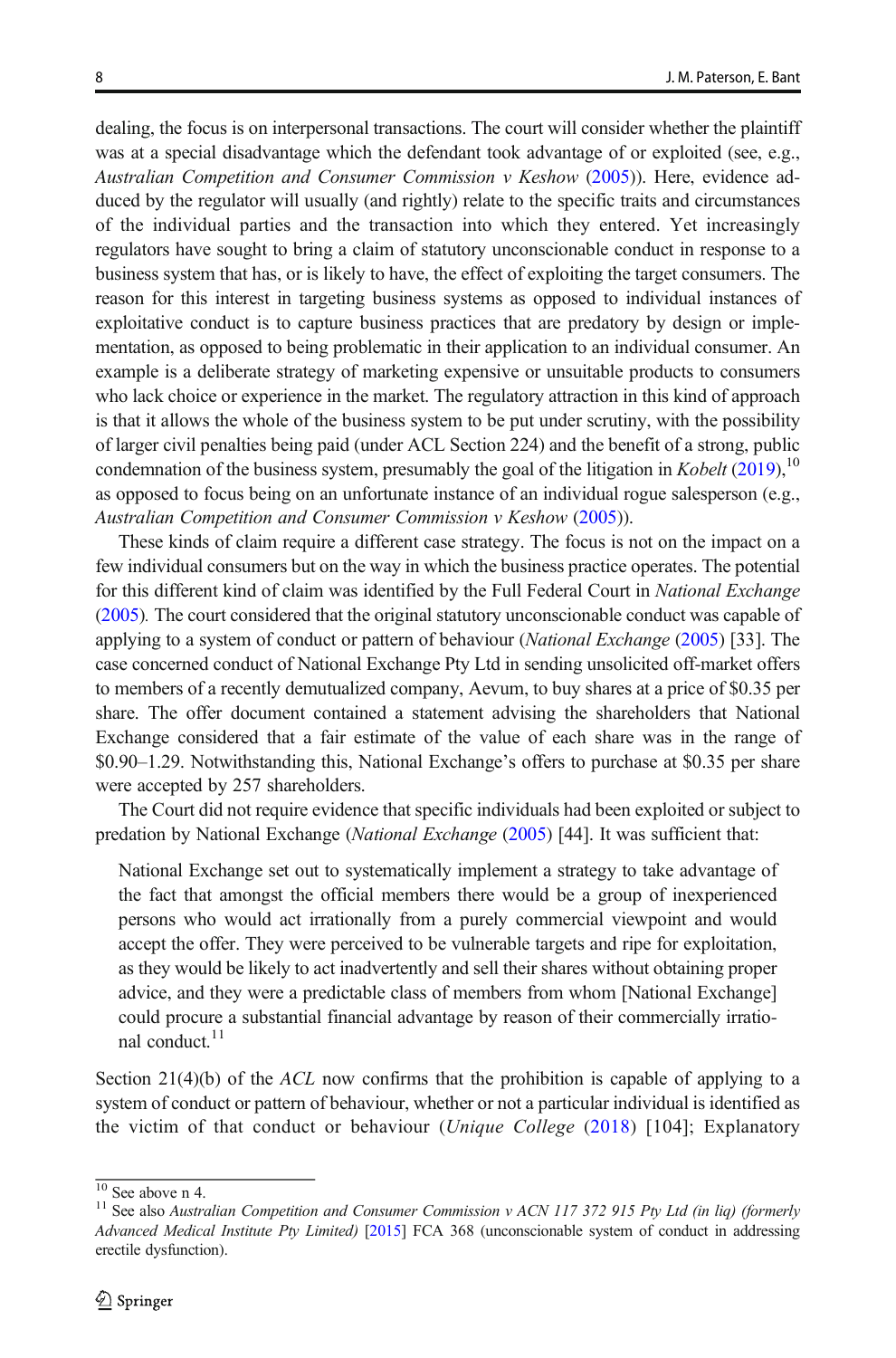Memorandum, Competition and Consumer Legislation Amendment Bill [2010](#page-17-0) [2.21]). Yet, experience to date with Section 21 suggests that courts will not typically draw an inference of an unconscionable system of conduct from an assessment of the nature of the product presented. Indeed, one might have thought that the system under scrutiny in Kobelt was on par with National Exchange. The combination of lack of choice, onerous and costly terms, utterly inadequate records, and the poor quality of service provided to a patently vulnerable consumer group might have been thought to evidence a system that could only be characterized as exploitative and predatory. Instead, as explained above, the majority judges emphasized what they saw as the exercise of choice by the Anangu customers and the advantages to those people provided by the system (*Kobelt* ([2019](#page-18-0)) [78], [108], [129]). Gageler J indicated that a different result would only have followed if it had been established that the "practical consequence" of Mr. Kobelt's book-up system was to "lock the parties in a cycle of debt" (Kobelt [\(2019](#page-18-0)) [103]).

Another example is *Unique* [\(2018\)](#page-18-0), which concerned a private education college offering vocational training programmes. Unique received around \$57m from the Commonwealth Government for those student enrolments, raising a concern on the part of the regulator that its behaviour was motivated by the incentive of government payments for signing up students rather than the educational outcome of graduating students (*Unique* [\(2018\)](#page-18-0), at [42]). The ACCC argued that Unique had engaged in systemic unconscionable conduct in New South Wales by targeting particular locations, including rural and remote towns, Indigenous communities, and areas with significant populations of low socio-economic status, conducting door-to-door sales and offering free laptops or iPads as an enrolment incentive, without adequate explanation of the obligations being assumed and fee structure it entailed (Unique, ([2018](#page-18-0)) at [31]–[33]).

The Full Federal Court held that the ACCC had not established an unconscionable business system on the part of the education provider. The fact that the college had aimed its course at students from low socio-economic backgrounds, Indigenous Australians, people from remote and regional backgrounds, and the unemployed was not determinative as that was the very purpose of the government scheme ([182]). In addition, the ACCC had focused on the effect of the business system employed by the college on six individual students. The Court held that this evidence was insufficient because the ACCC failed to demo nstrate that the selection of these individual students had been "through a random or representative process, with the process disclosed on the evidence" ([110]). However, as cases such as *National Exchange* (2005) demonstrate, in establishing a system of conduct or pattern of behaviour, the focus of the action should primarily be on the structure and operations of business itself, as opposed to the experience of vulnerable consumers with that business.

Notably, in Unique ([2018](#page-18-0)), the ACCC did not allege that the training college "systematically failed to ascertain whether the consumer was suited to the course" ([36]). Yet within the relevant period, only around 2.4% of enrolled students actually completed the course. We would have thought the low completion rates, combined with the lack of evidence of any proper assessment process for recruiting students from populations known to have limited experience with formal education of the kind being offered, should have been probative. Other relevant evidence might include remuneration structures, marketing tactics, any refund policies, the training given to staff, and any scripts or instructions given to them to govern the sales process. This evidential hurdle need not be insurmountable, as some recent systems cases illustrate (e.g., Australian Competition and Consumer Commission v Australian Institute of Professional Education Pty Ltd [\(2019\)](#page-18-0) [939]).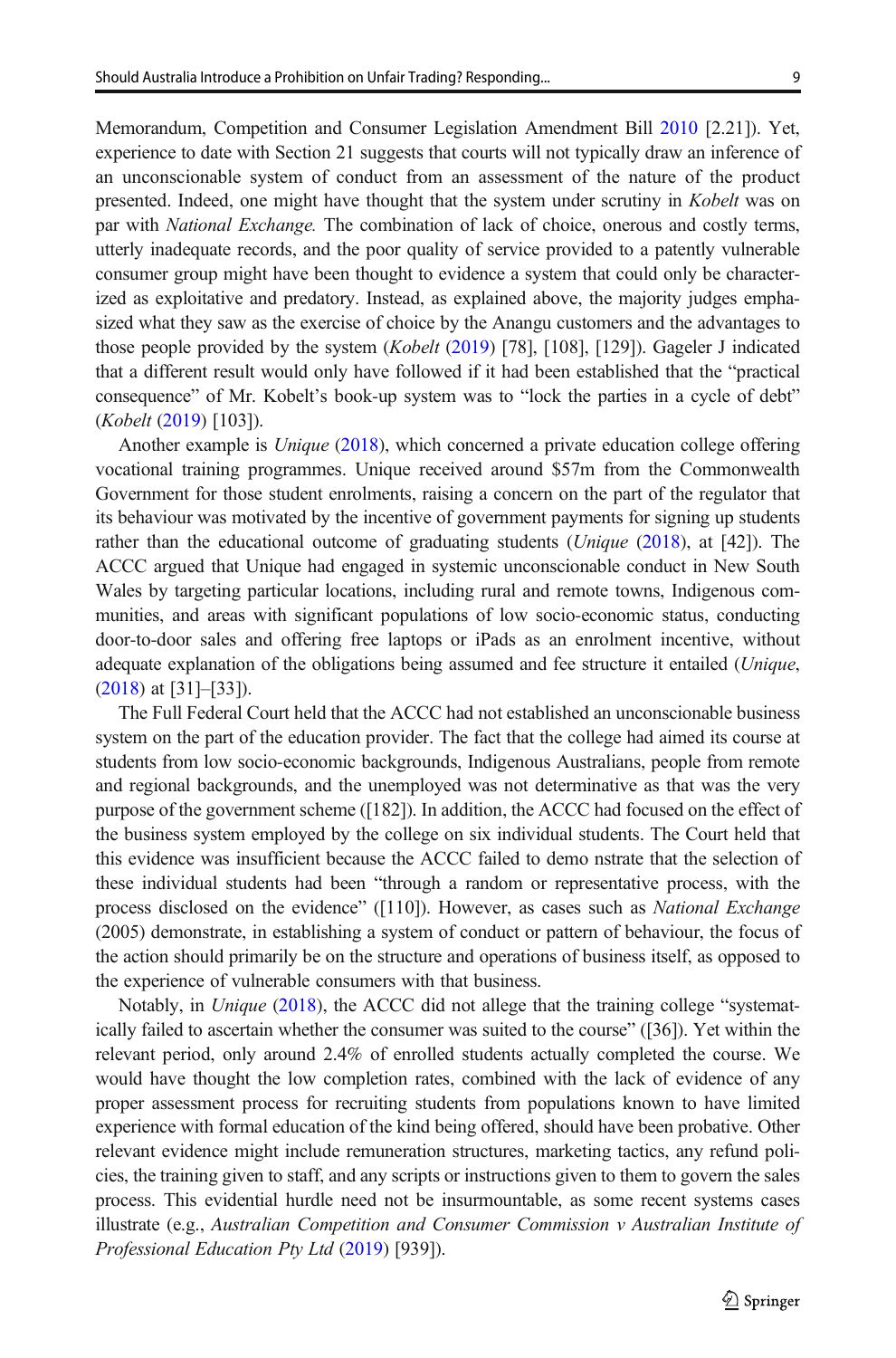We do not, however, consider that merely improving understanding around what is needed to establish a system or pattern of unconscionable conduct resolves the concern about the adequacy of the prohibition on unconscionable conduct in addressing exploitative business systems. The use of a different value standard to describe the prohibited conduct, such as through prohibiting unfair trading, is likely to be more effective, given (as already discussed) the ongoing uncertainty over the applicable standard for assessing unconscionable conduct.

# Models for Reform

As noted above, the two models that have been raised for the proposed prohibition on unfair trading in Australian consumer protection law are the EU Directive on Unfair Commercial Practices and the US Federal Trade Commission Act (ACCC [2019](#page-15-0), pp. 440, 449). Article 5(1) of the Unfair Commercial Practices prohibits unfair commercial practices. Article 5(2) provides that a commercial practice will be unfair if:

- (a) it is contrary to the requirements of professional diligence; and
- (b) it materially distorts or is likely to materially distort the economic behaviour with regard to the product of the average consumer whom it reaches or to whom it is addressed, or of the average member of the group when a commercial practice is directed to a particular group of consumers.

The Federal Trade Commission Act 15 USC Section  $45(a)(1)$  declares that unfair or deceptive acts or practices in or affecting commerce are unlawful. Under Section 45(n), the Commission has no authority to declare an act or practice unfair unless the act or practice:

causes or is likely to cause substantial injury to consumers which is not reasonably avoidable by consumers themselves and not outweighed by countervailing benefits to consumers or to competition.

The potential for these regimes to address the concerns driving suggestions for reform in Australia is not entirely straightforward. It would seem that regulators in both of the model jurisdictions have relied on other, more specific iterations of the general prohibition to address conduct that would, in any event, be caught under the ACL prohibitions on misleading conduct or unconscionable conduct. In particular, under the EU Directive on Unfair Commercial Practices, regulators have made more use of specific prohibitions on misleading actions and omissions (Articles 6, 7) and on aggressive conduct (Article 8) than on the general prohibition on unfair commercial practices (Article 5(1)). Consistently, Collins has observed that "it seems likely that the general clause will rarely be needed" (Collins [2010,](#page-16-0) p. 97). Similarly, in the US, the Federal Trade Commission has tended to rely on the prohibition on deceptive, rather than unfair, acts (Corones and Davis [2017](#page-16-0), p. 72). However, it has been suggested that use of the fairness jurisdiction is increasing, particularly in response to concerns about data privacy (Solove and Hartzog [2014](#page-17-0), p. 638).

As already noted, the evolution of a transplanted law will largely depend on local factors. One such factor is judicial approaches. In Australia, one attraction of a general prohibition on unfair commercial practices in Australian law would lie in prompting courts to move beyond a narrower notion of unconscionability in addressing exploitative or manipulative business systems that offend community standards. The very use of the word "unfair" in contrast to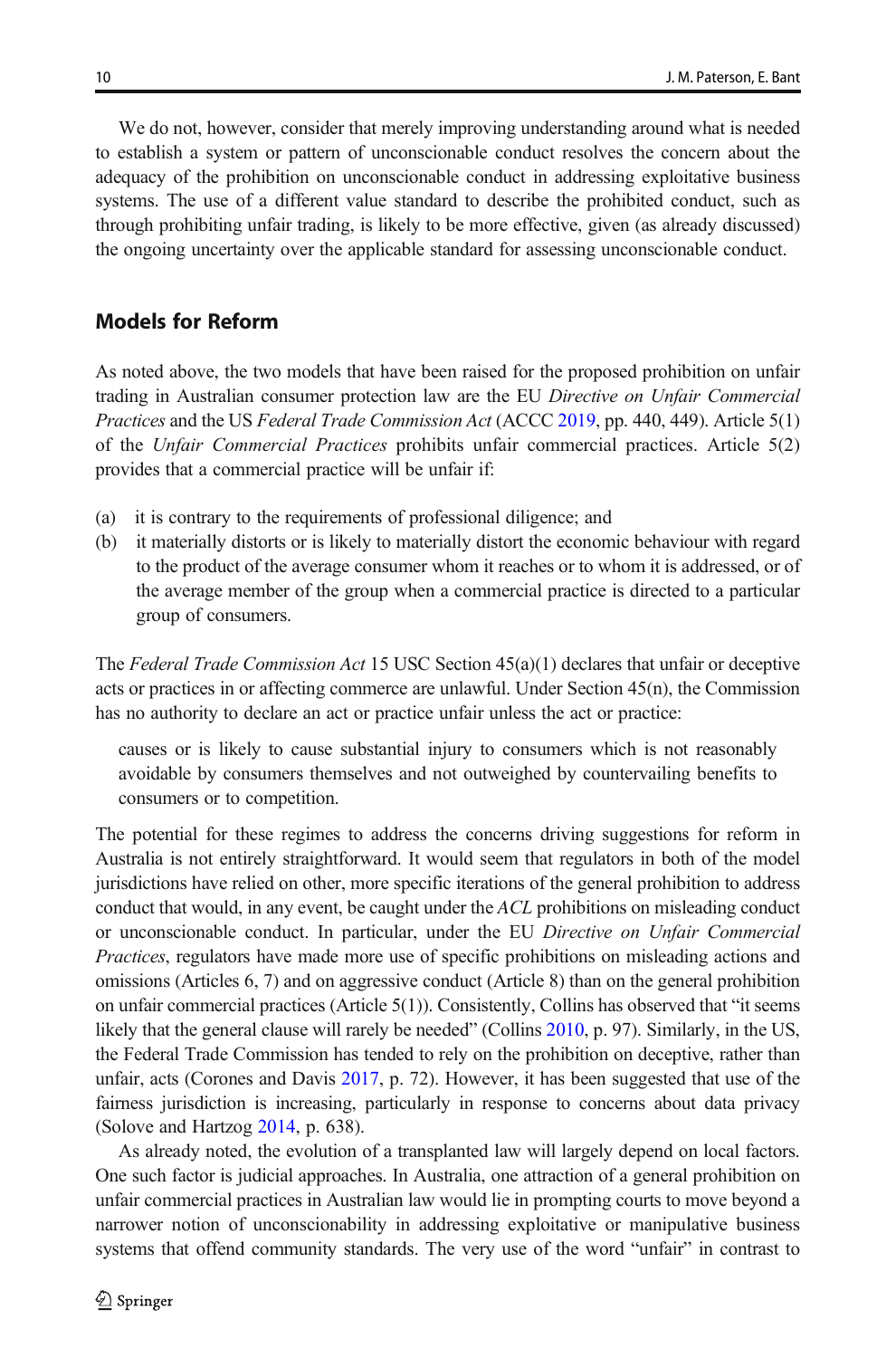unconscionable should provide a clear signal of legislative intention to widen the scope of protection offered to consumers under the regime, an issue that, as discussed above, has stymied the development of a clear jurisprudence around the operation of the existing prohibition on unconscionable conduct. To this we may add the attraction of a standard that has more iterative response in modern secular Australian society. The very notion of *uncon*scionable conduct may convey little to the average citizen (Paterson and Brody [2015\)](#page-16-0). By contrast, it has been suggested that the concept of unfairness is "widely understood, being part of the every-day moral vocabulary of all Australians" (House of Representatives Standing Committee on Industry, Science and Technology [\(1997\)](#page-16-0), Recommendation 6.1 [6.73]).

As we have already noted, the reception of a law from another jurisdiction will also be influenced by the existing structures of the receiving regime (Teubner [1998](#page-17-0), p. 17). Here, the adoption of a fairness standard would bring the ACL into line with financial services/consumer credit regimes. These include regulatory powers to respond to unjust contracts (Contracts Review Act [1980](#page-17-0) (NSW)), conduct that is not honest (National Consumer Credit Protection Act [2009](#page-17-0), Section 180A), and conduct by financial services licences that is not efficient, honest, and fair (Corporations Act [2001](#page-17-0) (Cth), Section 912A; National Consumer Credit Protection Act (2009), Section 47(1)(a)). Following revelations of widespread corporate misconduct by the 2019 Royal Commission into Misconduct in the Banking, Insurance and Financial Services Industry, Australian regulators have emphasized the place of "fairness" in the standard of conduct expected of market participants (Royal Commission into Misconduct in the Banking, Superannuation and Financial Services Industries [2019,](#page-17-0) pp. 8–9; Shipton [2019\)](#page-17-0). In this sense, the reform may contribute weight to a growing body of jurisprudence around fairness-based consumer protections in the Australian context. Early indicators in the financial services context are that courts may respond to this kind of standard in a way that is more open to sanctioning systematically exploitative business conduct than the prohibition on unconscionable conduct. In Australian Securities and Investments Commission v Westpac Securities Administration Limited  $(2019)$  $(2019)$ , the Full Federal Court described the element of fairness in the licencing obligation of "efficient, honest, and fair conduct" in providing financial and credit services (Corporations Act [2001](#page-17-0) (Cth), Section 912A(1)(a)) as precluding "a degree of calculated sharpness" ([174]), conduct that was "sufficiently egregious" ([289]), "systemic sharp practice" ([290]), and behaviour that "undermined informed decision-making" by consumers ([398]).<sup>12</sup>

Lest it be thought that the only significance of a fairness standard lies in its rhetorical value, there are other attractions in the suggested models. The EU/US provisions on unfair trading depart from the ACL in providing a structure for the analysis of unfairness, as opposed to a "shopping list" of considerations currently contained in Section 22. This kind of directed analysis via principles might have once been unfamiliar to Australian courts, which were traditionally more familiar with the extremes of either rules or standard-based prohibitions in Australian law. However, the novel regime which renders void unfair contract terms in Parts 2–3 of the ACL uses a similar structure and, after a slow start (see the discussion of *Paciocco* in Paterson and Bant [2020\)](#page-17-0), Australian courts have more recently shown greater preparedness to engage with this kind of statutory test with more rigour.

There may also be benefits in a direct acknowledgement that a commercial practice may be assessed for its impact on a targeted group of consumers. We observe that the general prohibition in the *Directive on Unfair Commercial Practices* refers to conduct that is or is likely to distort the economic behaviour of the average consumer (Article 5). There may be

 $\frac{12}{12}$  Compare the similar description in *Paciocco* [\(2015\)](#page-18-0) at 274 [296], discussed above.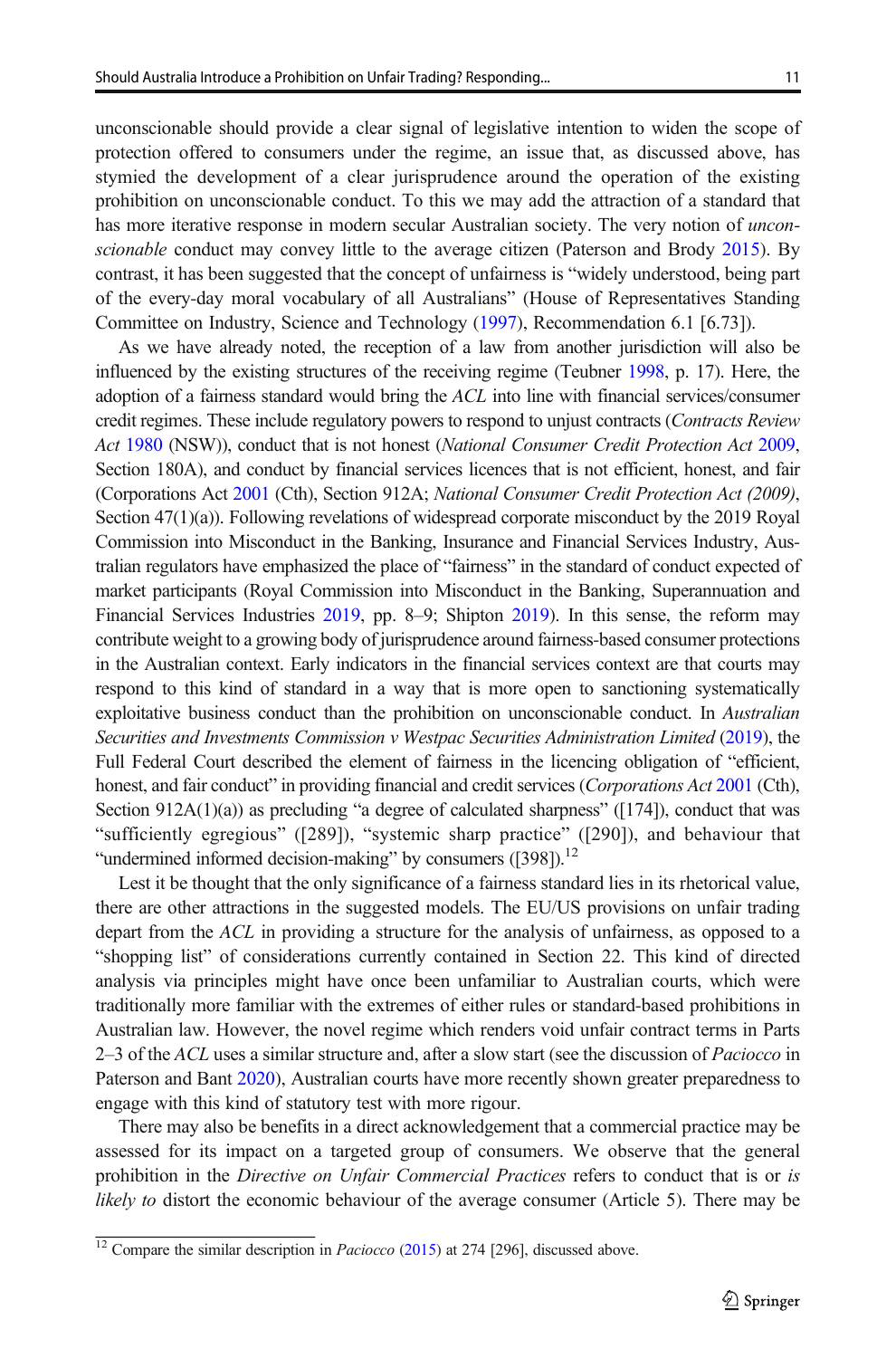considerable merit in capturing not merely ex post but also ex ante conduct. A similar approach is already taken under the other general "safety net" provision in the  $ACL$  — the prohibition on conduct that is "misleading or deceptive, or likely to mislead or deceive." The disjunctive phrase indicates that it is unnecessary to show that any person was actually misled or deceived. Instead, the statutory test necessarily requires a court to consider the objective impact of the impugned conduct, not its effect on the subjective state of mind of a particular plaintiff (Parkdale Custom Built Furniture Pty Ltd v Puxu Pty Ltd ([1982](#page-18-0)), p. 198).

Including a similar phrase in any new fairness standard would expand the scope of the provision, by directing the courts' inquiry beyond specific and past interpersonal transactional abuse to considering the likely impact of the conduct on the class of persons to whom it was directed. Applying this approach to a case such as *Kobelt*, the question would become not whether unconscientious advantage was taken of particular plaintiffs, but whether the business system in question was likely to have a predatory or exploitative impact on the target consumer group, having regard to the identified factors for assessing contravention. It is to be hoped this question would have brought into sharp relief the problems raised by the absence of any other alternative to the book-up system for indigenous customers and the objectively substandard quality of the service provided more generally.

One risk in the model presented by the EU Directive on Unfair Commercial Practices is the invocation of a very personalized standard of appropriate conduct on the part of a trader, in assessing whether a business practice is unfair. Under Article 2(h):

'professional diligence' means the standard of special skill and care which a trader may reasonably be expected to exercise towards consumers, commensurate with honest market practice and/or the general principle of good faith in the trader's field of activity.

In *Kobelt*, the majority were influenced in finding that the book-up system was not unconscionable by concessions that Mr. Kobelt was acting in good faith and not dishonestly (Kobelt ([2019](#page-18-0)) [60], [100]). As the minority pointed out, this should not have been relevant if the effect of his business on the indigenous consumers was unfair  $(Kobel (2019) [258])$  $(Kobel (2019) [258])$  $(Kobel (2019) [258])$ . The invocation of standards of honesty and good faith may invoke personalized standards that are more applicable to individuals than corporate defendants. Personal honesty is surely irrelevant when dealing with the very specific issue of a business system or pattern of behaviour that has the impact of exploiting or preying upon particular groups of consumers, in circumstances where they cannot adequately protect their own interests. Indeed, it is these individualist notions of culpability that have arguably impeded the effectiveness of the Australian prohibition on unconscionable conduct and its civil penalties regime in responding to predatory business systems (see Paterson and Bant [2020\)](#page-17-0). Willet suggests that any risk of lowering standards by reference to prevailing industry norms might be avoided through adopting the standard of good faith, "fixed by the notions of the broader community as to how trading communities should behave" (Willet [2010,](#page-16-0) p. 268). However, this meaning of good faith is highly contested in Australia (Courtney [2019](#page-16-0); Paterson ([2015](#page-16-0)), suggesting that another framework may need to be found should the EU model be favoured.

# Responding to Manipulative Digital Marketing Strategies

Given the growth in digital technologies, any reform to the consumer protection regime should be designed with an eye to its effective operation in this environment. This is a particularly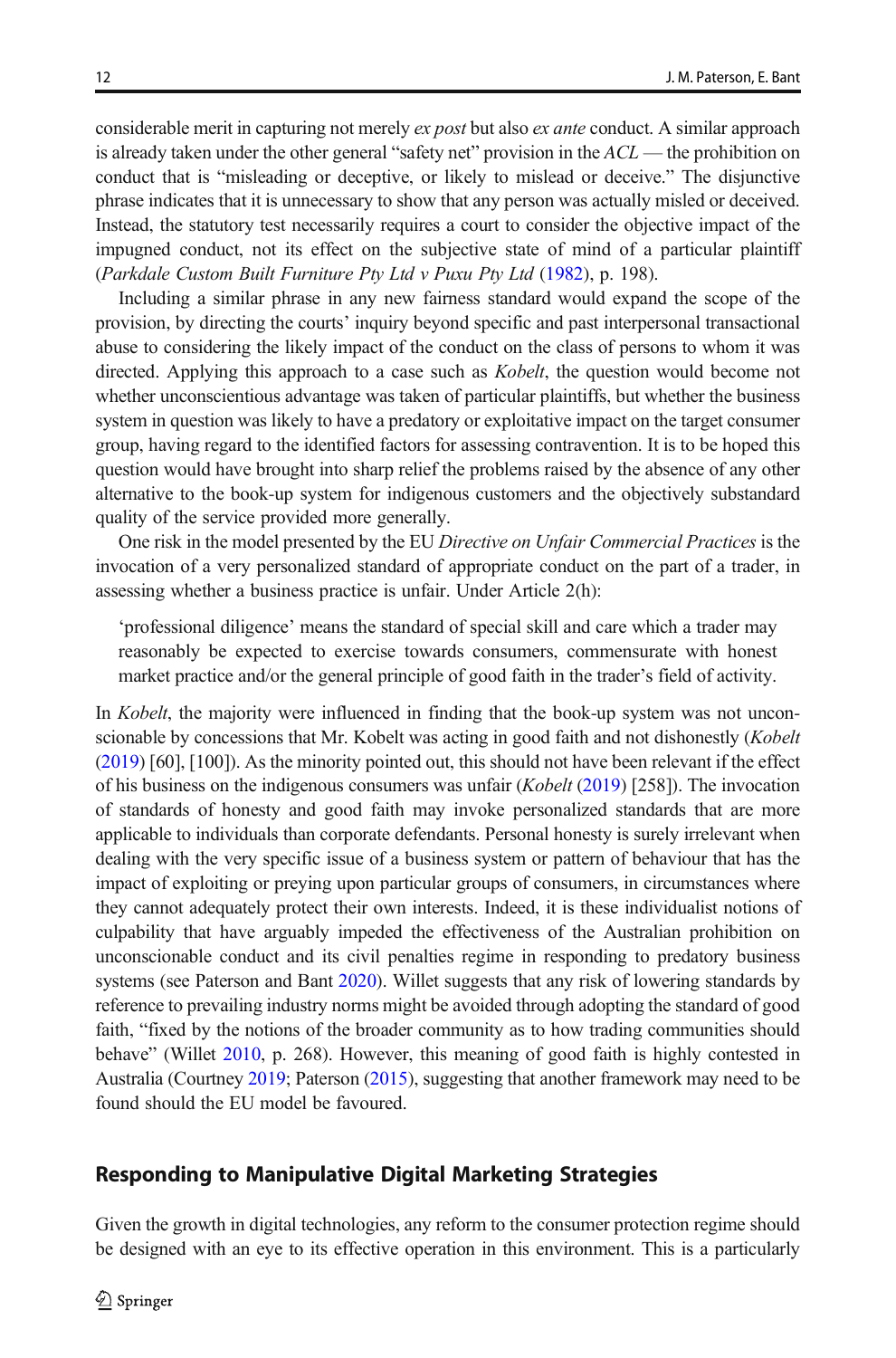pertinent consideration in considering the regulation of predatory business systems (Zuboff [2019](#page-17-0), also Graef et al. [2018](#page-16-0), pp. 201–202; Zingales [2017\)](#page-17-0). Increased technological capacity for data collection and predictive analytics enables business to individualize their approach to consumers through targeted advertising and differential pricing, and to vary these strategies promptly in response to granular information about consumer responses (see further Milgrom and Tadelis [2019](#page-16-0), p. 21; Thomas [2017,](#page-17-0) p. 35; Milgrom and Tadelis [2019](#page-16-0), p. 21; Tsesis [2019](#page-17-0)). The result is a form of digital "manipulation" or "hyper nudging," which promotes an illusion of choice where none actually exists (Calo [2014;](#page-15-0) Mik [2016;](#page-16-0) Richardson et al. [2017](#page-17-0); Yeung [2017](#page-17-0)). The data collection and analytics now utilized by online marketing firms allows them to identify precisely the situational and constitutional vulnerabilities of consumers and to use those insights to promote amenable products, while ceasing to display other choices (Calo [2014](#page-15-0); Clifford [2020](#page-16-0); Helberger [2016](#page-16-0); OECD [2017](#page-16-0), p. 6; Vranaki [2017\)](#page-17-0).

As already noted, the ACCC's Digital Platforms Inquiry Report supported proposals to consider introducing a prohibition on unfair trading in Australia, modelled on the general prohibitions in the EU or the USA. The ACCC Report saw this reform as a means of addressing detrimental practices that arise from the "significant increase in the amount of consumer data now collected and the increased sophistication in data analysis and consumer targeting" (ACCC [2019,](#page-15-0) pp. 26, 440, 499). Notably, in the home jurisdictions of the proposed models, as in Australia, these are concerns that regulators are only beginning to consider how to address (Stemler et al. [2020,](#page-17-0) p. 648). The ACCC pointed to the use of the US general prohibitions on unfair business acts to respond to discriminatory advertising and to the EU prohibition on aggressive practices to respond to conduct inducing consumers to share data (ACCC [2019](#page-15-0), p. 440). But there has been little action as yet on the use of targeted advertising to manipulate consumer preferences. Notably, in the EU, the view has been expressed that some solely automated targeted advertising may be prohibited under Article 22 of the General Data Protection Regulation (Data Protection Working Party, Guidelines on Automated Individual Decision-Making and Profiling for the Purposes of Regulation 2016/679 [2018](#page-16-0); Kaminski [2018](#page-16-0)). This means the potential for a prohibition on unfair trading in responding to manipulative online sales strategies is as yet untested.<sup>13</sup> Learnings from the responses provided to consumer predation in a "bricks and mortar" environment may be instructive, after all the complaint in both contexts is with business systems that systematically seek out and exploit the varied ways in which different consumers may experience vulnerability. Nonetheless, use of new digital technologies for marketing purposes raises their own regulatory challenge, not the least because of the opaqueness of the mechanisms enabling the conduct.

Blatant and extreme instances of digital marketing being used to exploit consumers on the basis of an identified vulnerability may be unconscionable in the traditional sense of interpersonal advantage-taking. For example, advertisements may be targeted at consumers who have been identified by their online conduct as experiencing some personal or emotional crisis, information which is then used to encourage consumers to sign up for products they do not need or cannot afford as a (false) way of dealing with that crisis (Bell [2019](#page-15-0); Day [2019\)](#page-16-0). By and large, however, general safety net prohibitions against unconscionable conduct may not address the core concerns over new digital marketing techniques (Mik [2016](#page-16-0); Manwaring

<sup>&</sup>lt;sup>13</sup> Notably, in the EU, the view has been expressed that some solely automated targeted advertising may be prohibited under article 22 of the General Data Protection Regulation: see Data Protection Working Party, Guidelines on Automated Individual Decision-Making and Profiling for the Purposes of Regualtion 2016/679, 17/En. Wp251rev.01 (Feb. 6, 2018).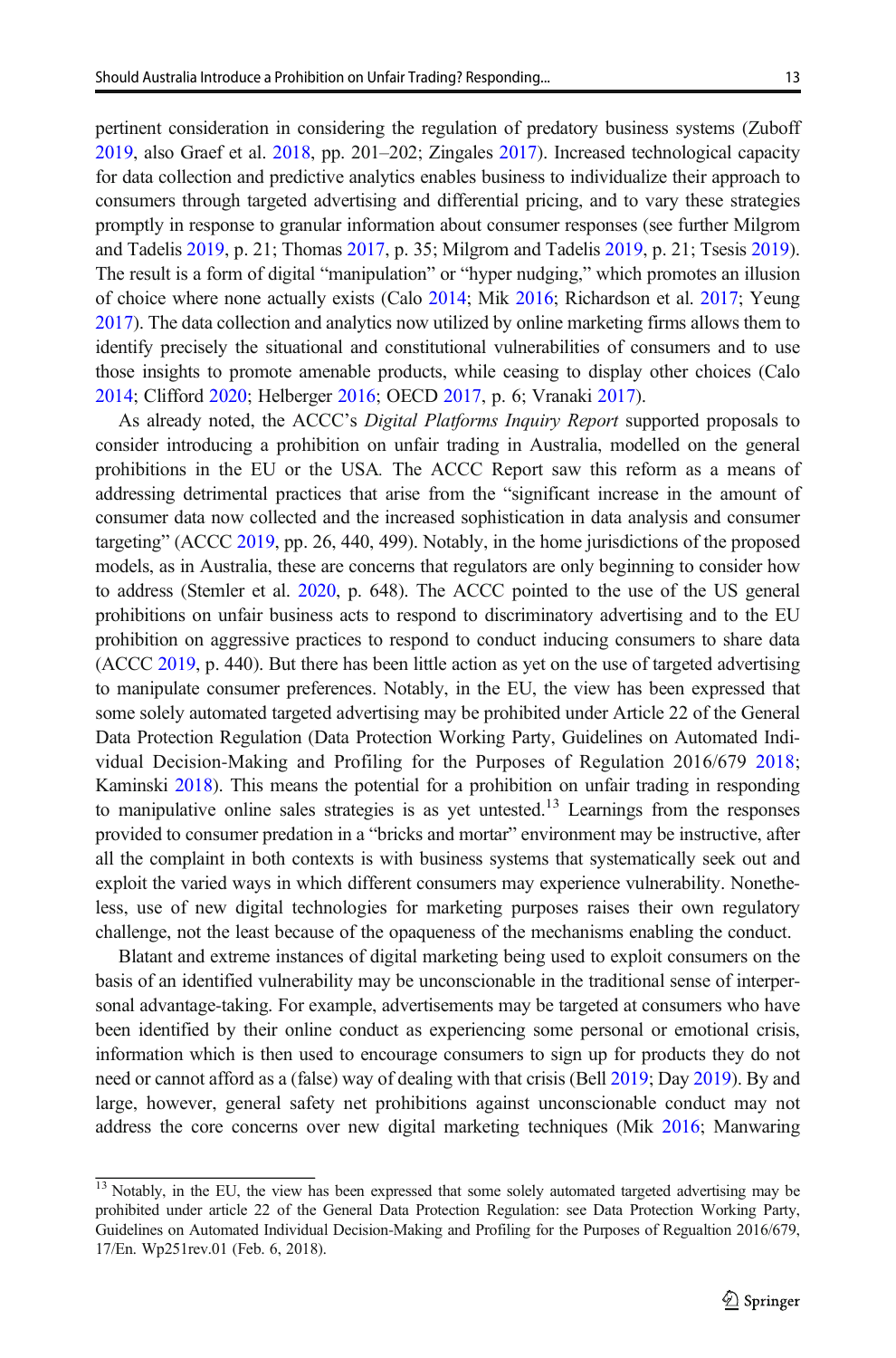[2018](#page-16-0)). As currently conceived, the prohibition on unconscionable conduct is aimed at conduct that blatantly pressures or exploits consumers entering into transactions (ACCC [2018\)](#page-17-0). In general, the concern with the misuse of technological techniques in consumer markets is with more subtle forms of misconduct (Stemler et al. [2020](#page-17-0)).

If anything, the conduct of concern is more akin to a form of technological undue influence, in which consumers unwittingly abdicate their autonomy in decision-making to marketing algorithms. Unease with these forms of subliminal nudging or dark patterns is not that they mislead consumers or even that they impose pressure. Rather, the concern is that they persuade consumers towards certain purchasing choices, while closing off others through not making different kinds of opportunities visible in consumers' online interactions. In the Australian context, it is not impossible for that ancient equitable doctrine, which is recognized within the statutory factors indicative of unconscionable conduct under Section 22 of the ACL, to shed light on and protect consumers from manipulation of this kind. However, it would require the doctrine to be emancipated from its traditional context of interpersonal, trusting relationships to the new, impersonal online environment. While again, this is not impossible, the judicial innovation that would be required may be too great and too slow for effective protection from what is already an extant threat.

It is entirely possible that a prohibition on unfair trading practices might provide some response to such conduct. Here, it is noteworthy that the Directive on Unfair Commercial Practices includes a response to aggressive practices, which include the exercise of undue influence. Whether the concept extends so far as to encompass subtle pressure that comes from knowing too much about the proclivities of an individual consumer, so as to be able to manipulate their purchasing choices, or is restricted to overt pressure, remains to be seen (Willet [2010,](#page-16-0) p. 260). It is possible that the framing of the general prohibition in terms of conduct that "materially distorts" the economic behaviour of the "average consumer" may "bring in consideration of consumers' behavioural biases that might be exploited by traders" (Brody and Temple [2016,](#page-15-0) p. 164). The fairness jurisdiction under the Federal Trade Com-mission Act may also have the potential to address these kinds of concerns (Hirsch [2020](#page-16-0)). Here the direction in Section 45(n) to consider the risk of "substantial injury to consumers" which cannot "reasonably be avoided" may prove particularly pertinent (see Rich  $2015$ ).<sup>14</sup>

We suggest it is particularly important in this context to recognize that no single regulatory response is likely to be able to address all of these concerns about the manipulation of consumer consent through digital marketing. What is needed online, as elsewhere, is a layered regulatory regime, in which bright line rules are supplemented by more general standard-based safety net protections (Paterson [2019b](#page-17-0), Chapter 1). Regulatory focus on strengthening consumers' rights over their data will go some way to limiting intrusive online marketing applications by restricting the flow of data which "feeds" the new predictive (and potentially predatory) technologies. Consistently, the ACCC's Digital Platforms Inquiry Report (2019) (p. 24) recommended reform of the Privacy Act [1998](#page-17-0) (Cth) to provide for requirements for data collection and processing that mirror those in the General Data Protection Regulation

<sup>&</sup>lt;sup>14</sup> This power has been used in response to harmful privacy practices, see Jessica Rich (Director, Bureau of Consumer Protection FTC), "Built to last: Section 5 and the changing marketplace," speech delivered at Section 5 Symposium Washington, D.C., February 26, 2015 discussing Craig Brittain, File No. 132-3120 (F.T.C. January 29, 2015) (proposed consent), available at [http://www.ftc.gov/enforcement/cases-proceedings/132-3120](http://www.ftc.gov/enforcement/cases-proceedings/132-3120/craig-brittain-matter) [/craig-brittain-matter](http://www.ftc.gov/enforcement/cases-proceedings/132-3120/craig-brittain-matter) and FTC v. Sitesearch Corp. d/b/a LeapLab (D. Az. filed Dec. 23, 2014), available at [http://www.ftc.gov/enforcement/cases-proceedings/142-3192/sitesearch-corporation-doing-business-leaplab.](http://www.ftc.gov/enforcement/cases-proceedings/142-3192/sitesearch-corporation-doing-business-leaplab)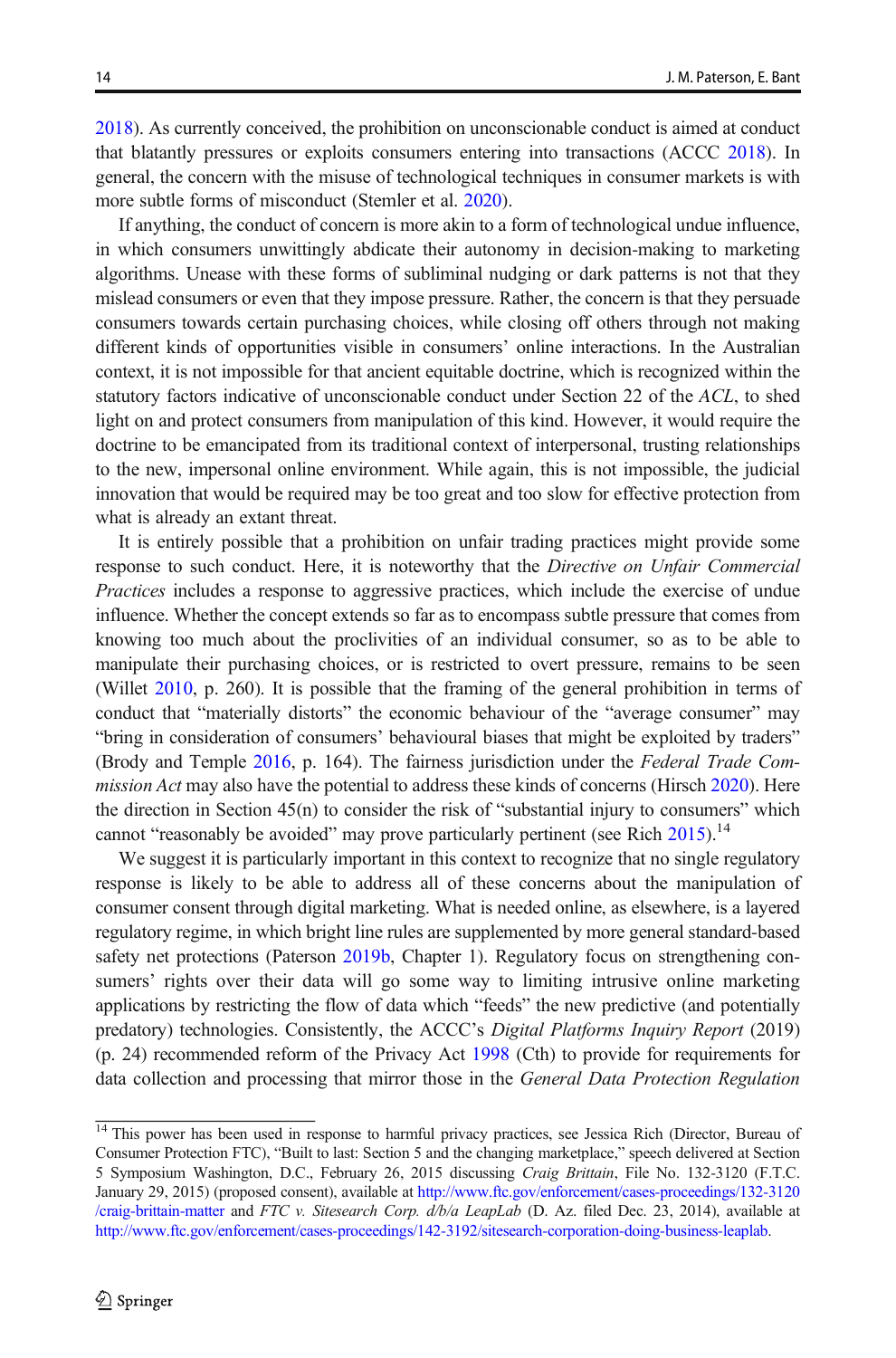$(EU)$  [\(2016\)](#page-17-0). The ACCC noted that the existing regime regulating unfair terms in standard form consumer contracts may further provide some control over one-sided data collection and privacy policies and recommended heavier penalties for this kind of conduct.<sup>15</sup>

Nonetheless, stronger data rights and privacy protection in Australia on their own are unlikely to be sufficient to resolve concerns about digital marketing and other uses of consumer data (Clifford and Paterson [2020;](#page-15-0) Hirsch [2020,](#page-16-0) p. 442). Even with greater opportunities to choose whether to consent to such practices, consumers will still need substantive protections to combat fatigue and misunderstanding in data collection requests and policies. To this end, the ACCC's Digital Platforms Inquiry Report 2019 signalled that the regulator was prepared to pursue practices that depart from the expectations created by privacy provisions in contracts for online services using the existing prohibition on misleading conduct (ACCC [2019](#page-15-0), p. 501). Litigation has been commenced against Google on this ground (ACCC [2019](#page-15-0) and [2020\)](#page-15-0). Similarly, the US Federal Trade Commission has used its powers over deceptive practices to address traders who depart from their own representations about how they will use consumer data (Solove and Hartzog [2014;](#page-17-0) Stemler et al. [2020](#page-17-0), p. 649).

Here, lessons from the EU Directive on Unfair Commercial Practices may be useful. The ACCC has failed to establish misleading conduct contrary to the statutory prohibition in a series of cases in which the key complaint was that the trader failed to disclose critical information (Australian Competition and Consumer Commission v LG Electronics Australia Pty Ltd [\(2019\)](#page-18-0); Director of Consumer Affairs Victoria v Good Guys Discount Warehouses (Australia) Pty Ltd ([2016](#page-18-0)); Australian Competition and Consumer Commission v Medibank *Private Ltd* [\(2018\)](#page-18-0)). The circumstances in which silence may mislead are unclear in Australian law (Paterson [2019b](#page-17-0), Chapter 3). By contrast, the Directive on Unfair Commercial Practices (Article 7) clarifies the circumstances in which an omission may be misleading (Willett [2010](#page-17-0), pp. 254–255):

A commercial practice shall be regarded as misleading if, in its factual context, taking account of all its features and circumstances and the limitations of the communication medium, it omits material information that the average consumer needs, according to the context, to take an informed transactional decision.

This form of express direction might be useful in the Australian context, prompting courts to consider directly the possibility that consumers may be misled by a failure to reveal material information to consumers.

# Conclusion

The problem of business systems that systematically target consumers who are experiencing vulnerability to sell them products unsuited to their needs or budget has led to suggestions for Australian consumer protection law to adopt an unfair trading prohibition modelled on the general prohibitions in the EU's Directive on Unfair Commercial Practices or the US' Federal Trade Commission Act. We have suggested that there are considerable potential attractions in

<sup>&</sup>lt;sup>15</sup> It should be noted that the application of this regime to data collection notices is not straightforward in Australia as some such provisions may not be "contracts" to which the regime can apply (see Clifford and Paterson [2020\)](#page-15-0). A reform to extend the regime of unfair terms to notices as has occurred in the United Kingdom may also be warranted in Australia: see Consumer Rights Act [2015](#page-18-0) (c 15) (UK) Section 61(4).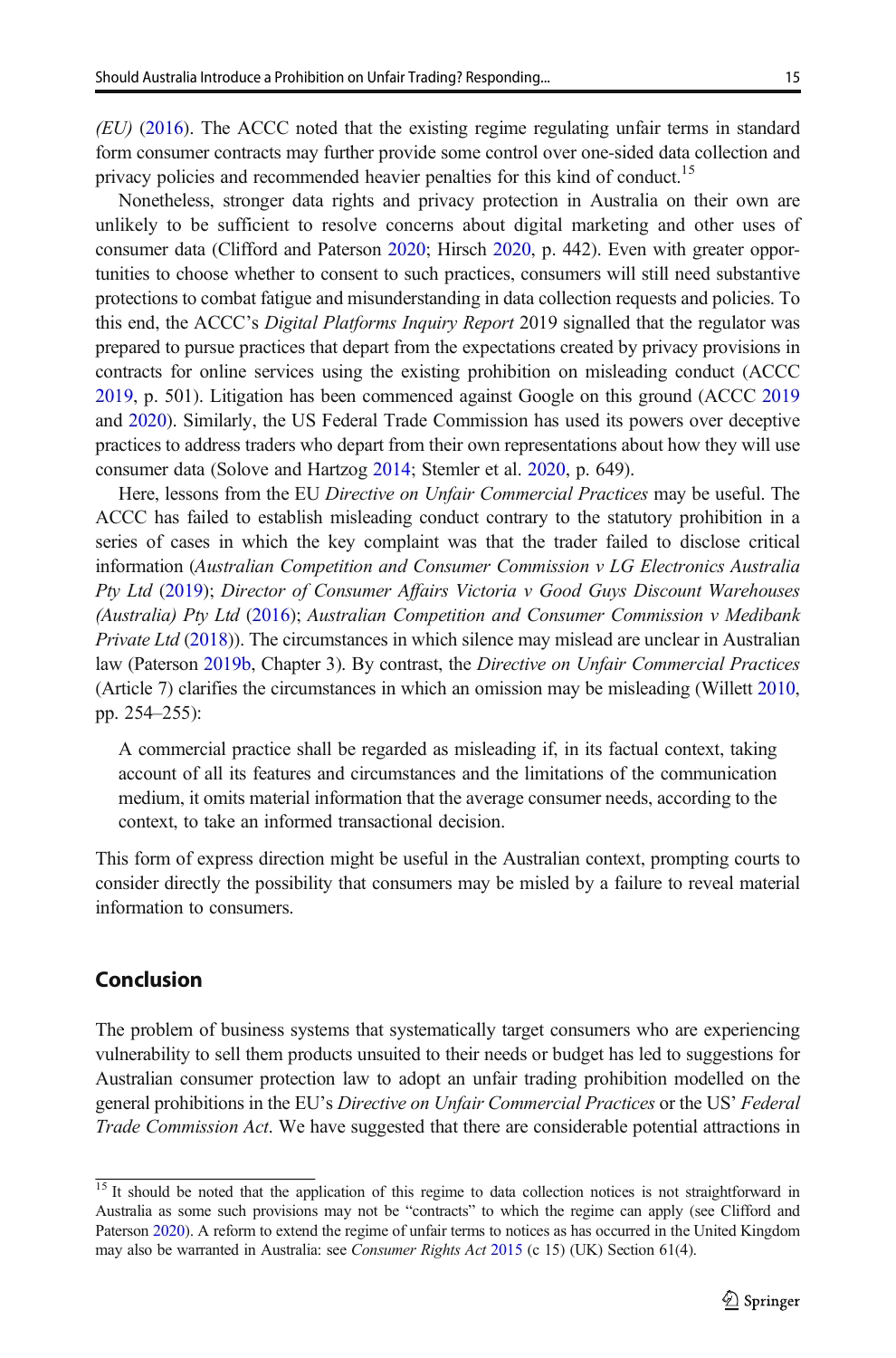<span id="page-15-0"></span>such a reform in the particular Australian context. One of these attractions is in prompting Australian courts to move beyond restrictive understandings of unconscionable conduct grounded in equity to address new, systematic forms of market misconduct. Another potential strength is in responding to the use of new methods of data collection and predictive analytics in digital marketing to influence consumer choice in online forums. We have also noted the need not to overreach in promoting the relief that may be provided by the proposed reform. Safety net consumer protection provisions of the kind being contemplated always operate to support more specific forms of regulation, including giving consumers stronger rights of control over their data, with Australia lagging considerably behind the EU in this regard. This insight highlights the need for good legislative design to recognize the inherent limits of existing methods deployed to meet new forms of harmful market conduct, and also the force of complementary statutory initiatives.

More generally, we have observed the ongoing pattern of transplanting consumer protection law from other jurisdictions into Australian law. The operation of a received law in responding to the issues of concern prompting its adoption will always be dependent on the context in which it arrives, including accompanying legal regimes, current regulatory focuses and the attitudes of courts to statutory interpretation and consumer protection themes. Australia has specific doctrinal hurdles in regulating exploitative business systems that have been illustrated in recent case law. At the same time, many of the challenges for consumer protection are increasingly a global phenomenon, encouraged by the growth in digital services as a central consumable and the exponential increase in the reach of the digital platforms providing or hosting those services. These trends support the potential for productive transplanting of consumer protection laws while also highlighting the need to allow for region-specific interpretation and implementation of those statutory responses. These are lessons that may be relevant to many jurisdictions in the coming years.

# References

#### Journals

- ACCC. (2019). Digital platforms inquiry: Final report. Australian Competition and Consumer Commission: Consumer report. Canberra.
- ACCC. (2020). Google allegedly misled consumers on collection and use of location data. Retrieved from [<https://www.accc.gov.au/media-release/google-allegedly-misled-consumers-on-collection-and-use](https://www.accc.gov.au/media-release/google-allegedly-misled-consumers-on-collection-and-use-oflocation-data%3e)[oflocation-data>](https://www.accc.gov.au/media-release/google-allegedly-misled-consumers-on-collection-and-use-oflocation-data%3e). Accessed 04/08/20
- Brody, G., & Temple, K. (2016). Unfair but not illegal: Are Australia's consumer protection laws allowing predatory businesses to flourish? Alternative Law Journal, 41, 161–165.
- Bell, E. (2019). How ethical is it for advertisers to target your mood? The Guardian. Retrieved from [<https://www.theguardian.com/media/commentisfree/2019/may/05/how-ethical-is-it-for-advertisers](https://www.theguardian.com/media/commentisfree/2019/may/05/how-ethical-is-it-for-advertisers-totarget-your-mood%3e)[totarget-your-mood>.](https://www.theguardian.com/media/commentisfree/2019/may/05/how-ethical-is-it-for-advertisers-totarget-your-mood%3e) Accessed 04/08/20
- Butler, B. (2019). Not fair? Why Australian judges have been accused of failing Australian consumers. The Guardian. Retrieved from <[https://www.theguardian.com/australia-news/2019/sep/08/not-fair-why](https://www.theguardian.com/australia-news/2019/sep/08/not-fair-why-judgeshave-been-accused-of-failing-australian-consumers%3e)[judgeshave-been-accused-of-failing-australian-consumers>.](https://www.theguardian.com/australia-news/2019/sep/08/not-fair-why-judgeshave-been-accused-of-failing-australian-consumers%3e) Accessed 04/08/20
- Bathurst, T. F. (2020). Law as a reflection of the "moral conscience" of society. Opening of Law Term Address (5 February 2020).
- Calo, R. (2014). Digital market manipulation. George Washington Law Review, 82, 995–1051.
- Chen-Wishart, M. (2013). Legal transplant of undue influence. International Comparative Law Quarterly, 62, 1– 30.
- Clifford, D., & Paterson, J. M. (2020). Consumer privacy and consent: Reform in the light of contract and consumer protection law. Australian Law Journal forthcoming.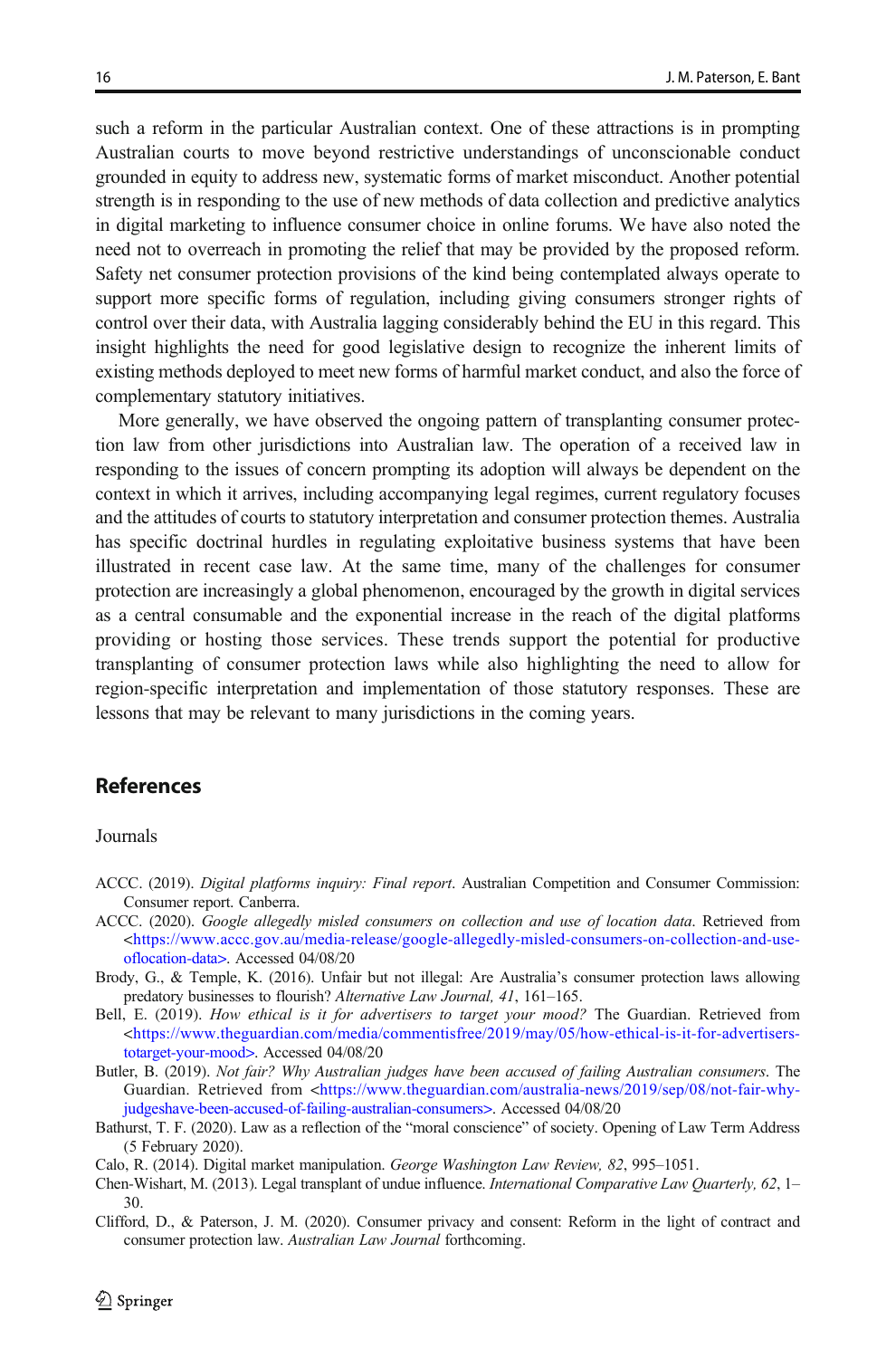- <span id="page-16-0"></span>Collins, H. (2010). Harmonisation by example: European laws against unfair commercial practices. Modern Law Review, 73, 89–118.
- Corones, S., & Davis, J. (2017). Protecting consumer privacy and data security: Regulatory challenges and potential future directions. Federal Law Review, 45, 65–96.
- Courtney, W. (2019). Good faith and termination: The English and Australian experience. Journal of Commonwealth Law, 1, 185–226.
- Clifford, D. (2020). Citizen-consumers in a personalised galaxy: Emotion influenced decision-making, a true path to the dark side? In L. Edwards, B. Shaffer, & E. Harbinja (Eds.), Future law: Emerging technology, regulation and ethics (forthcoming).
- CAANZ. (2017). Australian Consumer Law review final report. Consumer Affairs Australia and New Zealand: Policy Report. Australia.
- Data Protection Working Party, Guidelines on Automated Individual Decision-Making and Profiling for the Purposes of Regulation 2016/679, 17/En. Wp 251rev.01 (Feb. 6, 2018).
- Duggan, A. J. (1991). Some reflections on consumer protection and the law reform process. Monash University Law Review, 17, 252–284.
- Duggan, A. J. (1996). UCC influences on the development of Australian commercial law. Loyola of Los Angeles Law Review, 29, 991–1020.
- Duggan, A. J. (1997). Saying nothing with words. Journal of Consumer Policy, 20, 69.
- Day, M. (2019). Amazon is working on a device that can read human emotions. Bloomberg. Retrieved from  $\lt$ https://www.bloomberg.com/news/articles/2019-05-23/amazon-is-working-on-a-wearable-device[thatreads-human-emotions>.](https://www.bloomberg.com/news/articles/2019-05-23/amazon-is-working-on-a-wearable-device-thatreads-human-emotions%3e) Accessed 04/08/20
- Giliker, P. (2017). The consumer rights act 2015 A bastion of European consumer rights? Legal Studies, 37, 78–102.
- Graef, I., Clifford, D., & Valcke, P. (2018). Fairness and enforcement: Bridging competition, data protection and consumer law. International Data Privacy Law, 8, 200–223.
- Graziadei, M. (2006). Comparative law as the study of transplants and receptions. In M. Reimann & R. Zimmerman (Eds.), The Oxford handbook of comparative law (pp. 442–474). Oxford: Oxford University Press.
- Hill, J. G. (2020). Shifting contours of directors' fiduciary duties and norms in comparative corporate governance. UC Irvine Journal of International, Transnational, and Comparative Law, 5, 163–183.
- Himsworth, C. (2019). Transplanting irrationality from public to private law: Braganza v BP Shipping Ltd. Edinburgh Law Review, 23, 1–21.
- Hirsch, D. D. (2020). From individual control to social protection: New paradigms for privacy law in the age of predictive analytics. Maryland Law Review, 79, 439–505.
- Helberger, N. (2016). Profiling and targeting consumers in the internet of things A new challenge for consumer law. In R. Schulze & D. Staudenmayer (Eds.), Digital revolution: Challenges for contract law in practice. Oxford: Hart Publishing.
- House of Representatives Standing Committee on Industry. (1997). Science and Technology. Parliament of Australia: Finding a balance — Towards fair trading in Australia. Commonwealth of Australia.
- Kaminski, M. (2018). The right to explanation, explained. Berkeley Technology Law Journal, 5, 189-218.
- Legrand, P. (1997). The impossibility of legal transplants. Maastricht Journal of European and Comparative Law, 4, 111–124.
- Lonegrass, M. T. (2012-2013). Finding room for fairness in formalism The sliding scale approach to unconscionability. Loyola University Chicago Law Journal, 44, 1.
- Manwaring, K. (2018). Will emerging information technologies outpace consumer protection law? The case of digital consumer manipulation. Competition and Consumer Law Journal, 26, 141–181.
- Mik, E. (2016). The erosion of autonomy in online consumer transactions. Law, Innovation and Technology, 8, 1–38.
- Milgrom, P. R., & Tadelis, S. (2019). How artificial intelligence and machine learning can impact market design. In A. Agrawal, J. Gans, & A. Goldfarb (Eds.), The economics of artificial intelligence: An agenda (pp. 567– 585). Chicago, IL: University of Chicago Press.
- OECD. (2017). Algorithms and collusion: Background note by the Secretariat. Paris: OECD Publishing.
- Paterson, J. M. (2009). The Australian unfair contract terms law: The rise of substantive unfairness as a ground for review of standard form consumer contracts. Melbourne University Law Review, 33, 934–956.
- Paterson, J. M. (2011). The new consumer guarantee law and the reasons for replacing the regime of statutory implied terms in consumer transactions. Melbourne University Law Review, 35, 252–279.

Paterson, J. M. (2015). Good faith duties in contract performance. Oxford Commonwealth Law Journal, 14, 283–309. Paterson, J. M., & Brody, G. (2015). "Safety net" consumer protection: Using prohibitions on unfair and

- unconscionable conduct to respond to predatory business models. Journal of Consumer Policy, 38, 331–355.
- Paterson, J. M., Bant, E., & Clare, M. (2019). Doctrine, policy, culture and choice in assessing unconscionable conduct under statute: ASIC v Kobelt. Journal of Equity, 13, 81–112.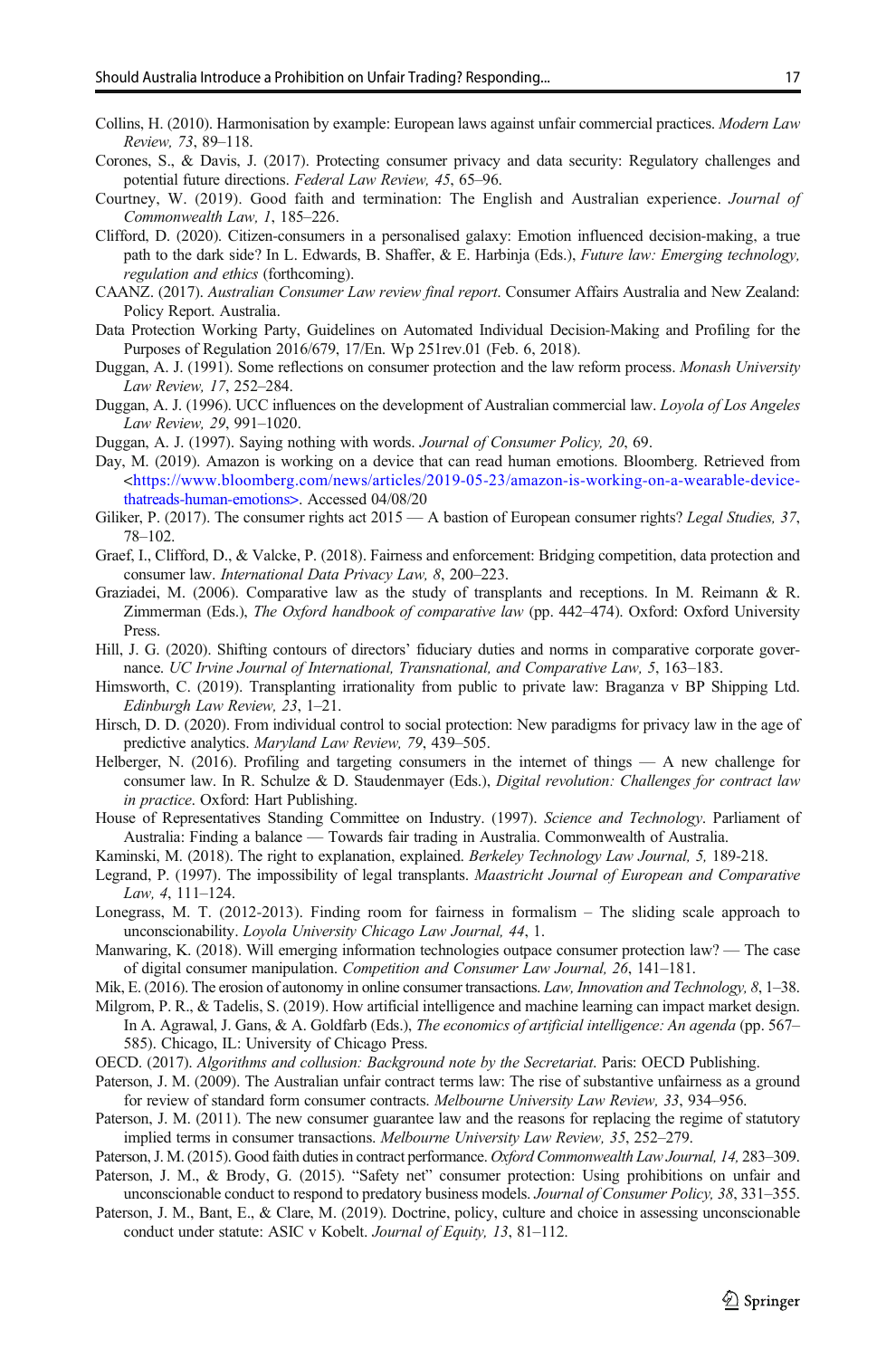- <span id="page-17-0"></span>Paterson, J. M. (2019a). Regulating consumer contracts in ASEAN: Variation and change. In L. Nottage, J. Malbon, J. M. Paterson, & C. Beaton-Wells (Eds.), ASEAN consumer law harmonisation and cooperation: Achievements and challenges (pp. 205–260). Cambridge: Cambridge University Press.
- Paterson, J. M. (2019b). Corones' Australian consumer law. Pyrmont: Thomson Reuters.
- Paterson, J. M., & Bant, E. (2020). Contract and the challenge of consumer law (forthcoming). In T. T. Arvind & J. Steele (Eds.), Contract Law and the legislature: autonomy, expectations, and the making of legal doctrine. Oxford: Hart.

Productivity Commission, (2008). Review of Australia's Consumer Policy Framework, Inquiry Report No 45 vol 2.

- Queensland University of Technology. (2016). Comparative analysis of overseas consumer policy frameworks. In Commonwealth of Australia.
- Richardson, M., Bosua, R., Clark, K., Webb, J., Ahmad, A., & Maynard, S. (2017). Towards responsive regulation of the internet of things: Australian perspectives. Internet Policy Review, 6, 1–14.
- Royal Commission into Misconduct in the Banking, Superannuation and Financial Services Industries. (2019). Final report. In Commonwealth of Australia.
- Rich, J. (2015). Built to last: Section 5 and the changing marketplace. Section 5 Symposium Washington (29 January 2015).
- Solove, D., & Hartzog, W. (2014). The FTC and the new common law of privacy. Columbia Law Review, 114, 583–676.

Stemler, A., Perry, J. E., & Haugh, T. (2020). The code of the platform. Georgia Law Review, 54, 605–662.

- Sharpe, M. (2018). Unconscionable conduct in Australian consumer and commercial contracts. New York, NY: LexisNexis Butterworths.
- Shipton, J. (2019). The fairness imperative. Conduct Regulator's Address: the AFR Banking and Wealth Summit (27 March 2019).
- Teubner, G. (1998). Legal irritants: Good faith in British law or how unifying law ends up in new divergences. Modern Law Review, 61, 11–32.
- Thomas, J. (2017). Programming, filtering, adblocking: Advertising and media automation. Media International Australia, 166, 34–43.
- Tsesis, A. (2019). Marketplace of ideas, privacy, and the digital audience. Notre Dame Law Review, 94, 1585– 1630.
- Vranaki, A. A. I. (2017). Regulating social networking sites: Facebook, online behavioural advertising, data protection laws and power. Rutgers Computer & Technology Law Journal, 43, 168–211.
- Willett, C. (2010). Fairness and consumer decision making under the unfair commercial practices directive. Journal of Consumer Policy, 33, 247–273.
- Yates, R., & Sharman, T. (2019). The place of cultural values, norms and practices: Assessing unconscionability in commercial transactions. Monash University Law Review, 45, 232–280.
- Yeung, K. (2017). "Hypernudge": Big data as a mode of regulation by design. Information, Communication & Society, 20, 118–136.
- Zingales, N. (2017). Between a rock and two hard places: WhatsApp at the crossroad of competition, data protection and consumer law. Computer Law and Security Review, 33, 553–558.
- Zuboff, S. (2019). The age of surveillance capitalism: The fight for a human future at the new frontier of power. London: Profile Books.

# Legislation

#### **Australia**

Australian Consumer Law, schedule 2 of the Competition and Consumer Act. (2010). (Cth) Contracts Review Act. (1980). (NSW) Corporations Act 2001 (Cth) Explanatory Memorandum, Competition and Consumer Legislation Amendment Bill. (2010). (Cth) National Consumer Credit Protection Act 2009 (Cth) Privacy Act. (1998). (Cth)

#### European Union

Unfair Commercial Practices Directive 2005/29/EC Directive on Unfair Terms in Consumer Contracts. (1993). OJ L95/29 General Data Protection Regulation (EU). 2016/679 OJ L 127